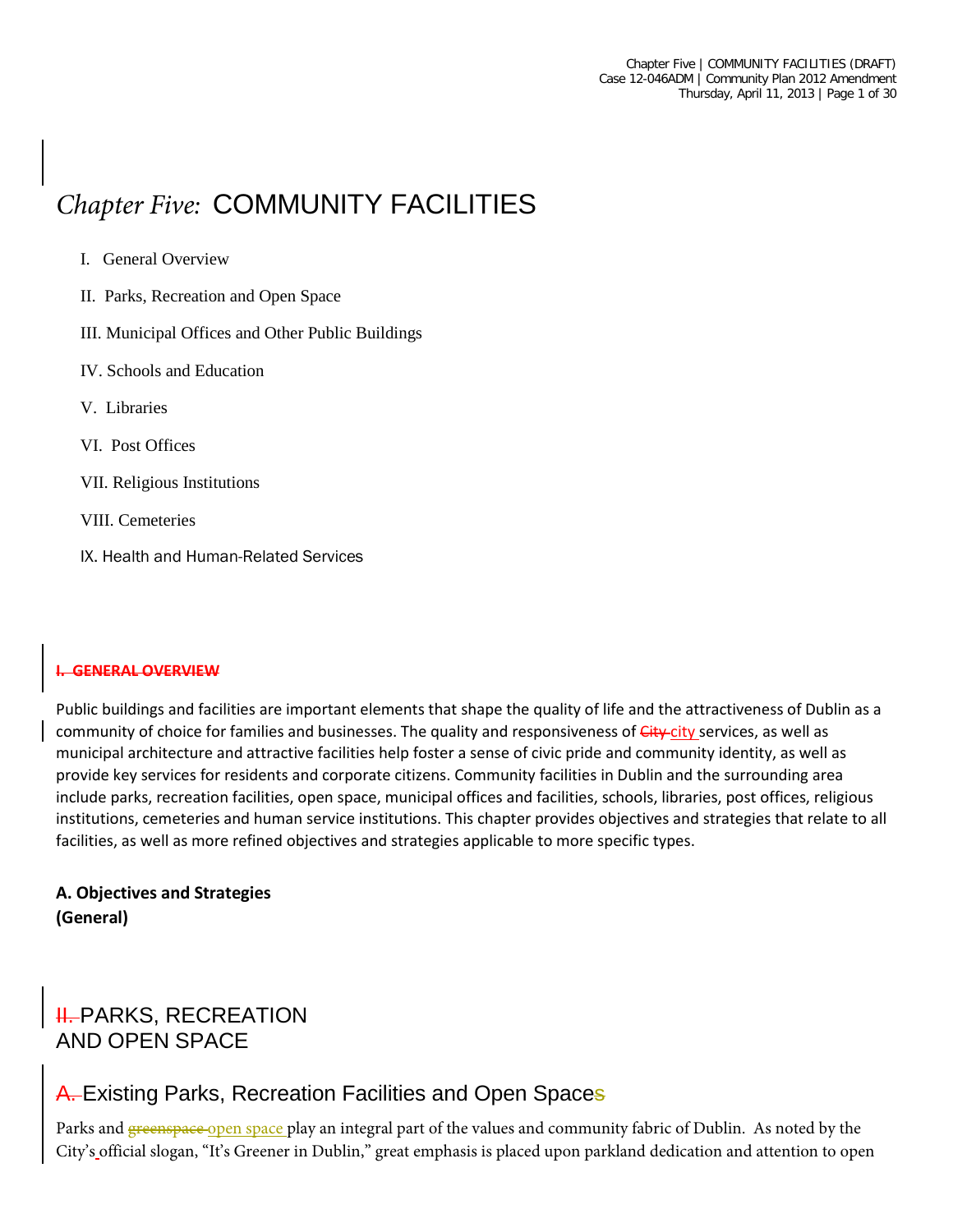space in the development process. As a result, Dublin is a showcase of beautiful golf courses, neighborhood and community parks, open spaces, greenways, protected streams and spectacular landscaping.

Highly valued parks and recreation programs are provided through the efforts of the City's Division of Recreation Services. The City currently operates 52 parks encompassing over 949 acres, providing a full-range of facilities for residents including playgrounds, picnic facilities, tennis and basketball courts, bike paths, pedestrian trails, ball diamonds, soccer fields, bocce ball courts, and seasonal ice skating and fishing ponds.

The City of Dublin is proud to have solid, long-standing relationships with the Dublin City Schools and Washington Township. Municipal park and recreation facilities are supplemented by school athletic fields and gymnasiums, as well as shared parking arrangements. Park facilities within Washington Township also provide a valuable amenity for residents. The City works with township officials to coordinate recreational programming and acquisition activities to the benefit of all.

Approximately 29 percent of current park acreage was purchased by the City, inlcuing three . Three major land purchases (Avery Park, Monterey Park and Scioto Park) made with were facilitated through the use of Land and Water Conservation Funds from the State of Ohio. Of Dublin's remaining park areas, 56 percent have been acquired through the City's subdivision and platting regulations, utilizing using land dedication requirements and open space requirementsordinances. An additional 7.5-acre area is leased from the City of Columbus (Kiwanis Riverway Park) along the Scioto River.

With  $23-34$  acres of designated parkland per 1,000 residents, the City-city far exceeds the national standards of  $10-20$  acres of developed parkland per 1,000 residentsparkland levels of service. In addition to parkland, the City of Dublin provides more than 435 acres of open space, which is an additional 11 acres of open space per 1,000 residents. These totals do not include other private recreation facilities and 1,038 acres of the Glacier Ridge Metro Park, immediately adjacent to the city. metro park land.

Dublin's parks and open spaces are found in a wide variety of settings, and accomplish several objectives, including those located along stream corridors and throughout residential subdivisions that are used, and the City vity strives to continue linking parkland and open spaces to create a comprehensive recreational network. Bike paths and other pedestrian paths are key components associated of this network with the larger system. This allows Within this comprehensive network, Dublin's parks to be strategically located to serve as important nodes that provide varying degrees of activity and programming. The *Parks and Recreation Master Plan* has a complete inventory of all Dublin parks and open spaces.

*Amberleigh Community Park* (Vista Ridge Drive). This 23.5-acre community park is located on the east side of Vista Ridge Drive, running parallel to the Scioto River and includes wooded areas and access to the Scioto River.

*Amberleigh Open Space* (Dublin Road). This 7.20-acre open space is a landscaped greenway located along the east side of Dublin Road between Memorial Drive and Ashford Road.

*Amberleigh Park* (4800 Carrigan Ridge Court). This 4.1-acre neighborhood park is located on the north side of Carrigan Ridge Court and extends east toward the Scioto River and includes pedestrian trails and access to the Scioto River.

*Avery Park* (7401 Avery Road). The 83.6-acre community park, located on the west side of Avery Road, south of Brand Road, includes the *Out of Bounds* public art sculpture, softball shed, shelter with grills, restroom facilities, three lighted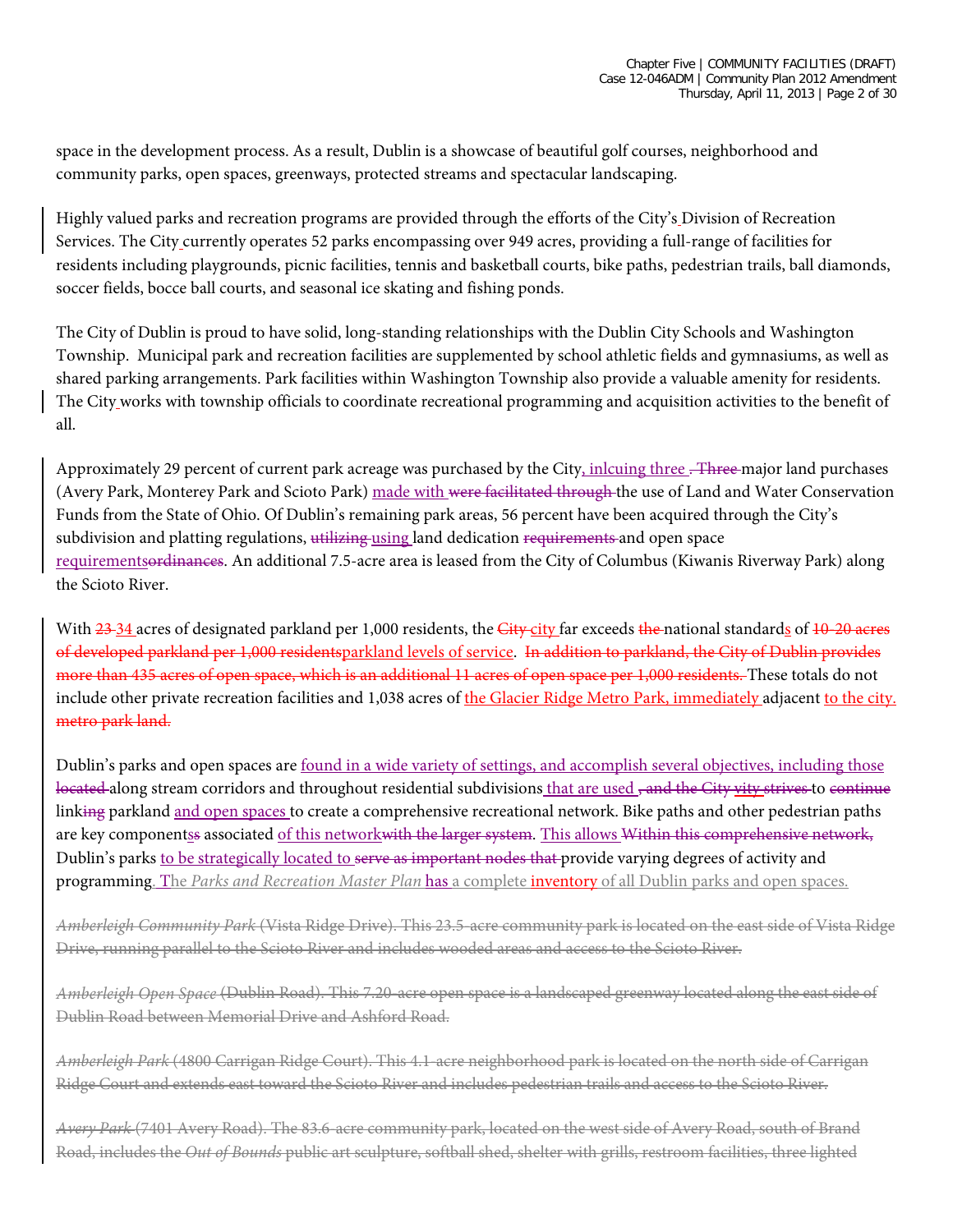tennis courts, basketball court, six lighted softball diamonds, three little league diamonds, one lighted diamond, bike path, pedestrian trail through the woods, 12 multi-purpose playing fields, two sand volleyball courts, two concession stands, a playground and parking lots.

*Avery Road Open Space* (Avery Road). This three-acre landscaped open space is located on the west side of Avery Road and south of Wynford Drive.

*Balgriffin Park* (5715 Norn Street). This 21.72-acre community park includes a basketball court, two tennis courts, a shelter, designated on-street parking, a nine-hole disc golf course, a fishing pond, a playground and a bike path. The park is located along the east and west sides of Norn Street between Woerner Temple Road and Blunden Road.

*Ballantrae Open Space*. The Ballantrae development contains 10.7 acres of open space located throughout the subdivision.

*Ballantrae Park* (6350 Woerner Temple Road). This 24.83-acre community park is located on the northwest corner of Woerner Temple Road and Avery Road, and includes a bike path, a fishing pond, parking lot, a picnic area, the *Dancing Hares* public art sculpture, a water play area and a pedestrian trail.

*Belvedere Park* (8055 Summerhouse Drive East). The 2.62-acre neighborhood park is located at the northwest corner of Summerhouse Drive East and Drury Road and contains a tot lot and benches. In addition, the Belvedere subdivision contains two small open space areas totaling 0.26 acres located on Red Stone Loop and Green Stone Loop that provide bike path access.

*Belvedere/Shannon Glen Open Space* (Brand Road). The eight-acre open space is located on the north side of Brand Road along the frontage for the Belvedere and Shannon Glen subdivisions.

*Bishop's Crossing Open Space* (Hyland-Croy Road). The 5.5-acre open space is located along the east side of Hyland-Croy Road, south of Tullymore Drive.

*Bishop's Run Open Space* (Hyland-Croy Road). The 9.5-acre open space is located along at the northeast corner of Hyland-Croy and Tullymore Drive and extends along the north side of Tullymore and Mill Spring Court.

*Bishop's Run II Park* (Mill Spring Court). The 1.43-acre neighborhood park is located at the end of Mill Spring Court adjacent to Bishop's Run Open Space and Westbury Park and includes a playground.

*Boy Scout Open Space* (Bridge Street). This 0.54-acre open space is a landscaped area located at the northeast corner of Bridge Street and Post Road.

*Brandon Open Space* (7800 Brandonway Drive). This 38-acre open space includes a bike path, pond, woods, nature area and wildlife habitat plantings and is located north of Brandonway Drive adjacent to the Woods of Dublin and Brandon subdivisions.

*Brighton Commons Park* (5750 Richgrove Lane). This 2.18-acre neighborhood park is located on the north side of Richgrove Lane and includes a playground, reflecting pool with fountain, surrounding gardens and a bike path.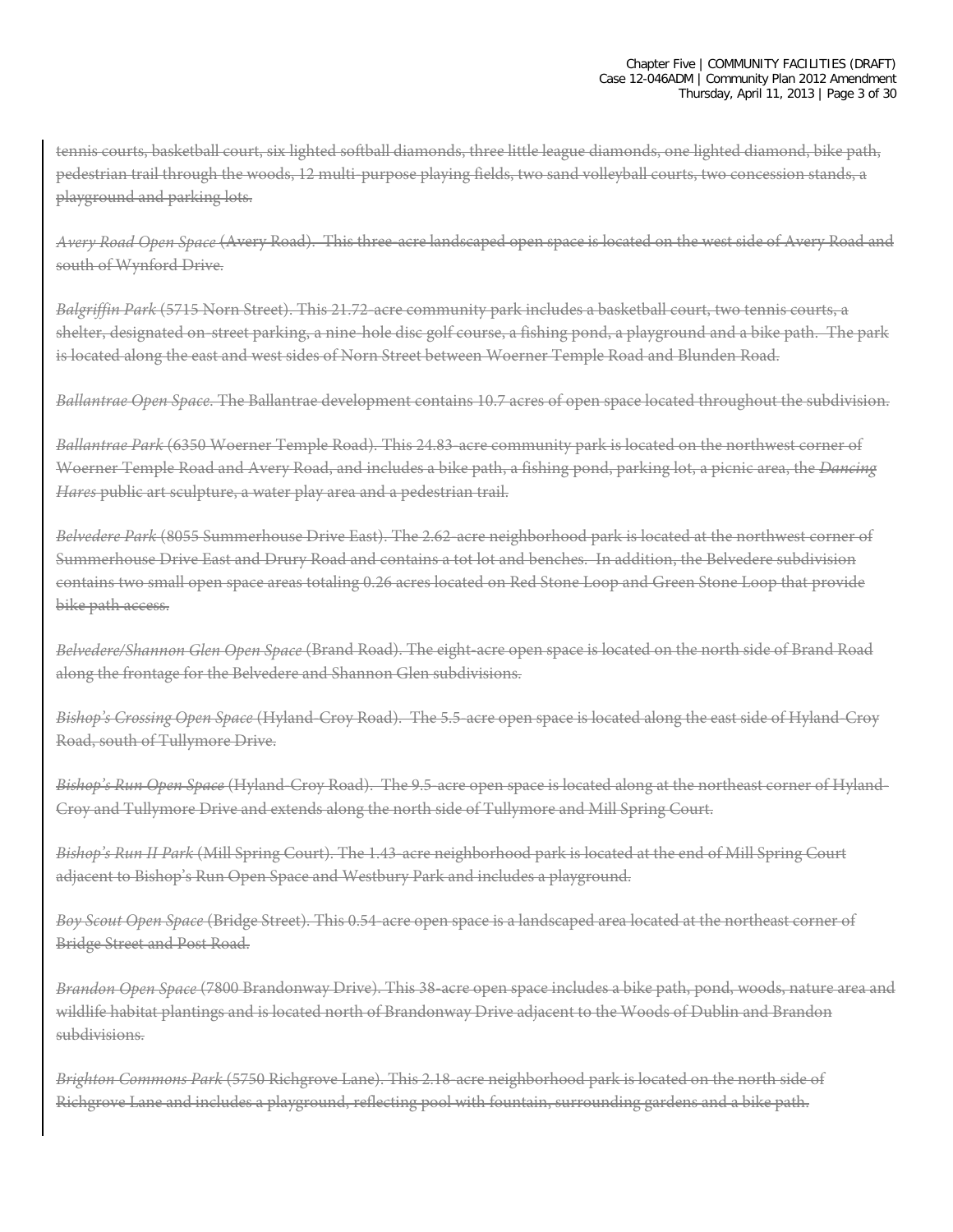*Bristol Commons Park* (5600 Bristol Parkway) This 10.74-acre neighborhood park is located just north of Brand Road along the east and west sides of Bristol Parkway and includes gardens, a fishing pond, a bike path, a playground, a gazebo and an historic barn along the North Fork Indian Run greenway.

*Bryson Cove Open Space* (4135 Bryson Cove Circle). This 6.86-acre open space is located on the west and south sides of Bryson Cove Circle, south of Hard Road and includes a wooded area, a retention pond and bike path access.

*Campden Lakes Park* (8100 Campden Lake Boulevard). This 7.71-acre neighborhood park is located within the Campden Lakes subdivision on the north side of Summit View Road and includes woods and a bike path.

*Chambers Open Space* (Bridge Street). The 0.83-acre open space is located at the southwest corner of Riverside Drive and State Route 161.

*Coffman Park* (5200 Emerald Parkway). This 93.14-acre community park is located along the South Fork Indian Run greenbelt. This park includes an amphitheater, bike path, a fishing pond, skatepark, volleyball courts, bocce ball court, pavilion (semi-enclosed shelter), two shelters with grills, restroom facilities, three lighted tennis courts, a lighted basketball court, handicapped accessible playground, ice rink (winter) and a parking lot. Coffman Park is home to City Hall, the historic Fletcher Coffman Homestead, Community Relations Center and the Dublin Community Recreation Center (DCRC). The public art work *Relief Sculptures* is located within the recreation center, and the *Watch House with Field of Sunflowers* public art is located at the Post Road entrance to the park.

*Coventry Woods Open Space* (Dublin Road). This 0.89-acre open space is located on the west side of Dublin Road, south of Chaddington Drive.

*Cramer's Crossing Open Space* (Cramer's Crossing Boulevard and Stockton Way). The 8.16-acre open space is located on the north side of Stockton Way and along the north and south sides of Cramer's Crossing Boulevard between Stockton Way and Avery Road.

*Cramers Run Open Space (*Rings Road). This 9.29-acre wooded open space is located on the south side of Rings Road east of Paul Blazer Parkway.

*Darree Fields* (6259 Cosgray Road). This 152-acre community park is located between Cosgray and Houchard roads. The park includes seven baseball diamonds, multi-purpose fields, restroom facilities, a picnic grove, Miracle League Field, dog park, three playgrounds, the *Going, Going…Gone* public art sculpture, parking, woods and a gazebo.

*Donegal Cliffs Park* (4460 Donegal Cliffs Drive). This 10-acre neighborhood park includes two tennis courts, a basketball court, playground, picnic area, parking lot and bike path overlooking a former quarry. Located along the Scioto River, the park uniquely provides access and overlooks to the River from within the quarry.

*Dublin Community Pool South* (6363 Woerner Temple Road). This 17-acre community park is located south of Woerner Temple Road and west of Avery Road. This park includes an outdoor swimming pool, splash machine, two water slides, concessions, parking and locker/restroom facility.

*Dublin Road Open Space* (Dublin Road). This open space area includes 2.8 acres located along the west side of Dublin Road on the north and south corners of Brand Road.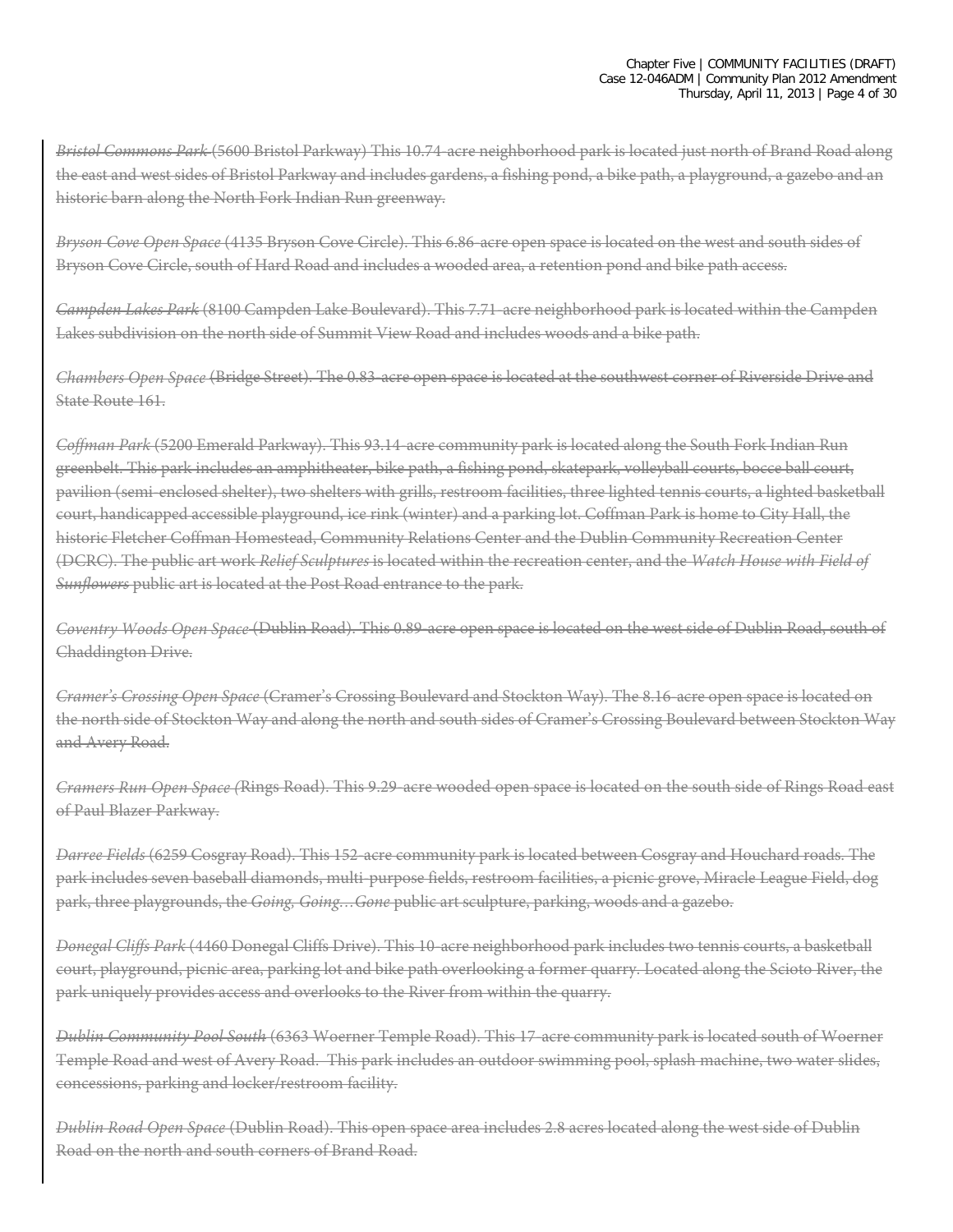*Dublin Spring* (20 South Riverview Street). This 2.85-acre open space is located under the west end of the SR 161 Bridge, the historic area includes a gazebo, picnic area, paths, nature areas, River access and a boardwalk along the Scioto River.

*Dublinshire Open Space* (Muirfield Drive). The six-acre open space is located along Muirfield Drive, north and south of Dublinshire Drive and includes a bike path and wooded areas.

*Dublinshire Park* (6081 Round Tower Lane). The 10-acre neighborhood park is located south of Round Tower Lane between Avery Road and Muirfield Drive and includes a bike path, multi-use trail through woodland and a fragrance garden.

*Earlington Park* (5660 Dublinshire Drive). This 16.9-acre community park includes the Dublin Community Pool North, restrooms, concessions, playground, a shelter, fishing pond, two little league diamonds, two multi-purpose playing fields, historic barns and a bike path.

*Earlsford Open Space* (Earlsford Drive). The 1.45-acre open space is located along the west side of Earlsford Drive within the Dublinshire subdivision and includes a bike path.

*Emerald Fields* (4040 Wyandotte Woods Boulevard). This 33.83-acre community park includes a playground, retention pond, picnic area, bike path, pedestrian trail, shelter, four multi-purpose athletic fields (currently programmed for lacrosse and cricket) and parking, and is located south of Summit View Road. Future phases will include three little-league ball diamonds, a basketball court, sand volleyball, restroom facilities, a universally accessible playground, a maintenance facility and parking.

*Emerald Parkway Bridge Open Space* (Emerald Parkway). This 4.45-acre open space is located at the northwest and southwest corners of Emerald Parkway and Riverside Drive.

*Emerald Parkway Open Space* (Emerald Parkway). This 1.8-acre open space is located at the northeast and southeast corners of Emerald Parkway and Coffman Road.

*Glendavon Park* (5768 Glendavon Loop). This 1.54-acre neighborhood park is located on the north side of Glendavon Loop within the Ballantrae subdivision and includes an evergreen maze and playground.

*Gorden Farms Open Space* (Gorden Farms Parkway). The one-acre open space is located along the northwest side of the Post Road entrance to the Gorden Farms development.

*Hawks Nest Open Space* (Brand Road and Muirfield Drive). This 15-acre open space runs along the frontage of the Hawks Nest development and is located along the south side of Brand Road and the west side of Muirfield Drive.

*Hawks Nest Park* (7700 Kestrel Way West). This 3.56-acre neighborhood park includes a basketball court, a bike path, playground and shelter and is located in the central portion of the Hawks Nest development on Kestrel Way.

*Heather Glen Park* (6000 Heather Glen Boulevard). This 18.5-acre neighborhood park includes a bike path, playground, shelter and woods with a pedestrian trail and is located at the northeast corner of Heather Glen Boulevard and Haddler Drive.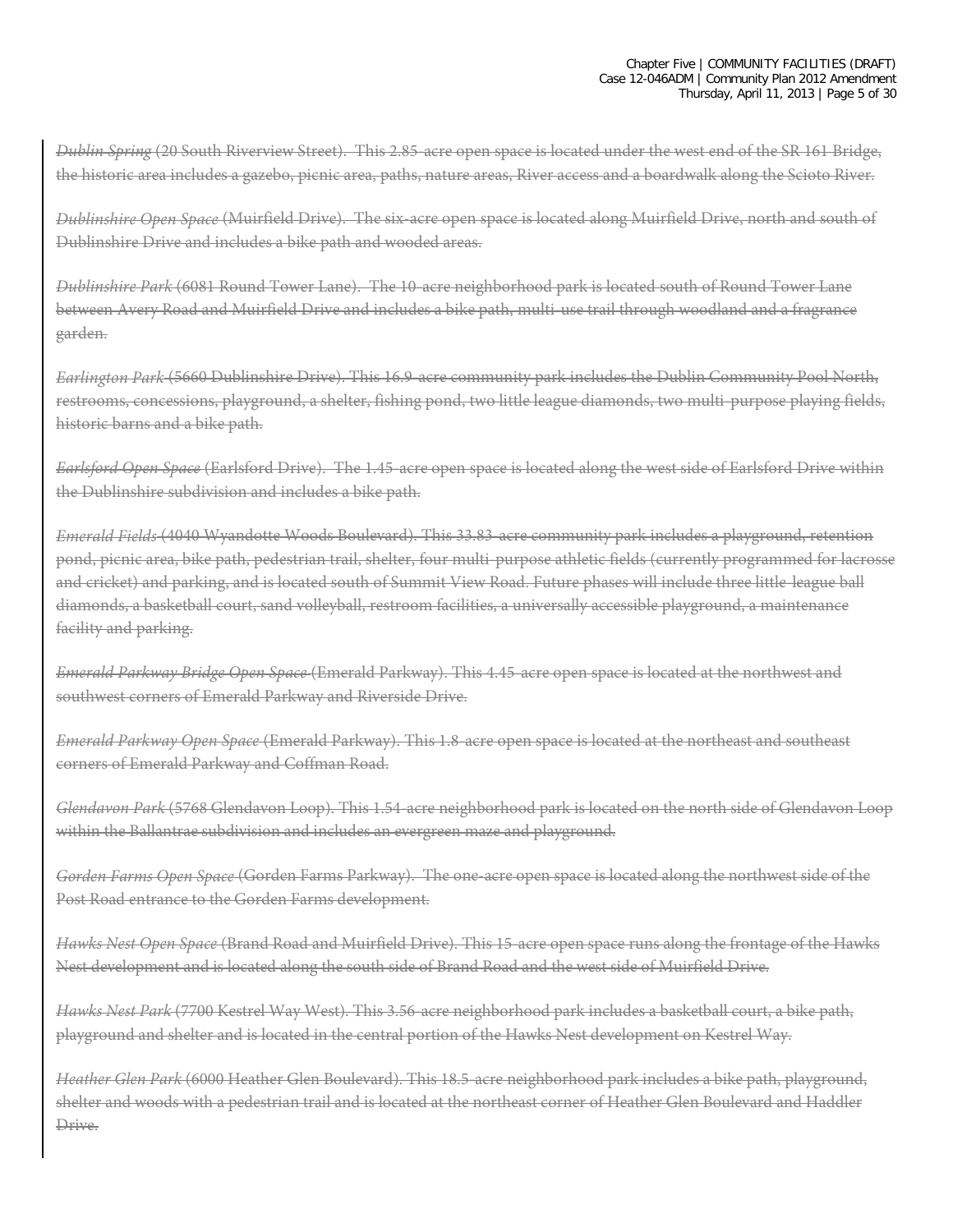*Heather Glen Park North* (5940 Innovation Court). This 4.8-acre neighborhood park includes a playground, a fishing pond, a shelter and a bike path and is located at the north end of Innovation Court.

*Hutchins Open Space* (8500 Riverside Drive). This 24.3-acre open space includes large wooded areas and is located on the east and west sides of Riverside Drive, south of the Franklin/Delaware County line.

*Indian Run Falls Park* (700 Shawan Falls Drive). This 9.37-acre community park provides access to the scenic Indian Run Falls and is located east of Shawan Falls Drive. The park includes a bike path, picnic area, two shelters, parking lot, gravel path and boardwalk with viewing decks, nature area providing pedestrian access to the woods and riparian corridor and the historic Indian Run Cemetery behind the Dublin Library.

*Indian Run Meadow Park* (6675 Fallen Timbers Drive). This 30.52-acre linear neighborhood park is located along the South Fork Indian Run. It has access through Fallen Timbers Drive, Avery-Muirfield Drive, Beery Lane and Conquistador Court and includes a bike path, playground, fishing pond and prairie wildflower garden.

*Joe's Triangle* (Frantz Road). This 0.32-acre open space is located southeast of the intersection of Dublin Road and Frantz Road.

*Karrer Barn* Open Space (6199 Dublin Road). This 0.81-acre open space is located at the intersection of Waterford Drive and Dublin Road at the entrance to the Waterford Village subdivision and includes the historic Karrer Barn, a visual icon in Historic Dublin.

*Kendall Ridge Open Space* (Varwyne Drive). This 0.31-acre open space is located within the Kendall Ridge subdivision at the intersection of Varwyne Drive and Anna Loop.

*Killilea Park* (6811 McDevitt Drive). This 1.95-acre neighborhood park is located along Emerald Parkway adjacent to Coventry Woods Park and includes a gazebo, playground and bike path.

*Kiwanis Riverway* (6425 Riverside Drive)*.* This open space runs along the east banks of the Scioto River with parking adjacent to offices along Riverside Drive and includes 7.56 acres leased from the City of Columbus with a 0.4-mile pedestrian trail and boardwalk through the Scioto River wetlands.

*Llewellyn Farms Park* (4850 Tuttle Road). This 8.42-acre neighborhood park is located on the north side of Tuttle Crossing Boulevard. It includes a gazebo, two tennis courts, two half basketball courts, playground, butterfly and hummingbird garden, bike path and parking lot.

*Lombard Open Space* (Lombard Way). This 0.74-acre open space is located on the west side of Lombard Way and the north side of Greensway Loop.

*Lowell Trace Open Space* (Avery Road). This 3.10-acre open space is located on the west side of Avery Road between Wexford Woods Drive and Tullymore Drive.

*M.L. "Red" Trabue Nature Reserve* (6835 Avery-Muirfield Drive). This 90-acre community park is a substantial natural area that includes a sensory garden, bike path through native plantings, woods, meadows, a historical log cabin, wetlands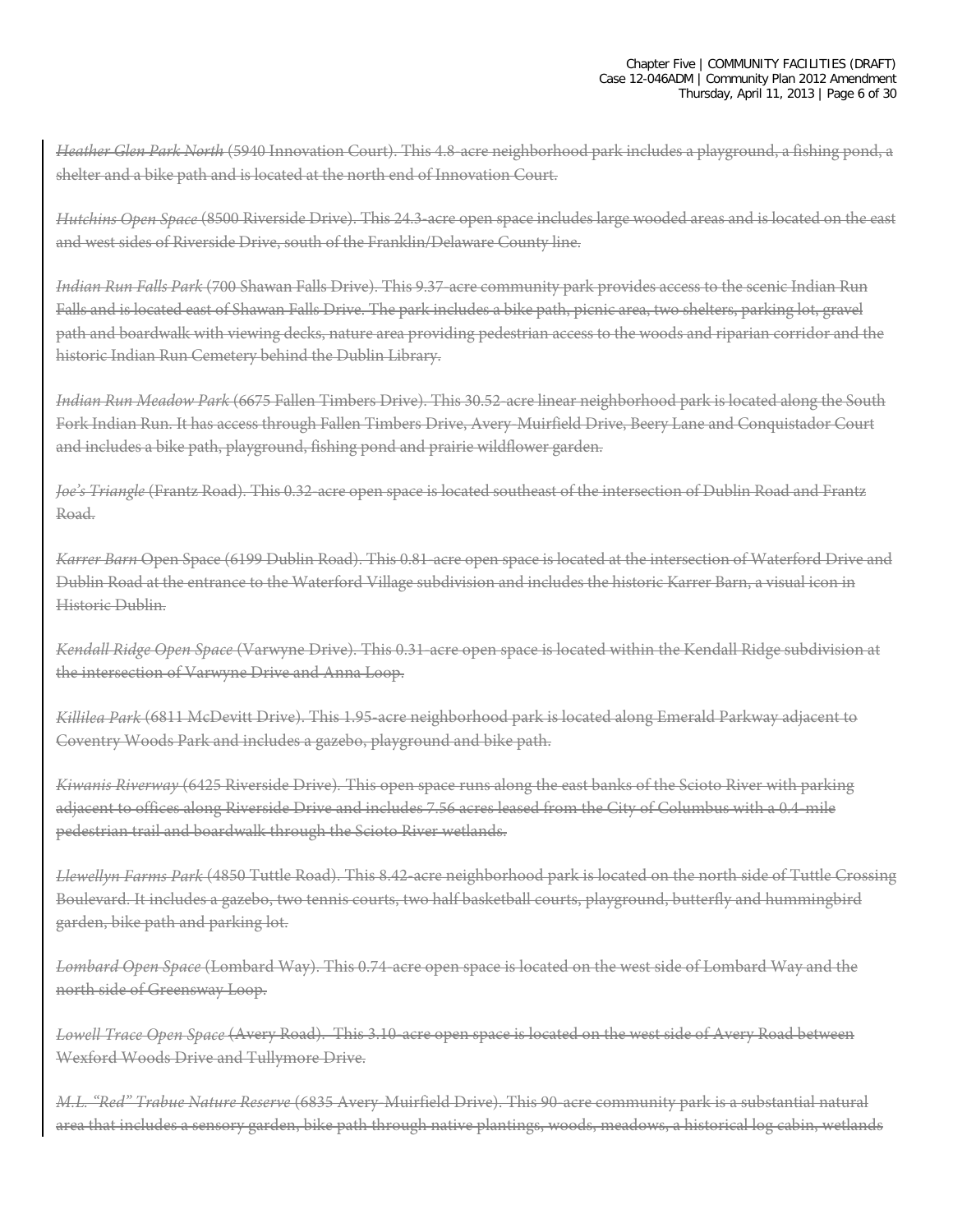and fishing ponds. It has a parking lot with vehicular access from Post Road and pedestrian access from Avery Road and Tullymore Drive.

*Monterey Park* (135 Monterey Drive). This 3.89-acre neighborhood park is located on the northwest corner of Clover Lane and Monterey Drive. It includes three tennis courts, a basketball court, playground, bike path, gazebo and parking lot.

*Park Mill Open Space* (Park Mill Drive). This 2.75-acre open space is located on the south side of Park Mill Drive within the Park Place subdivision and includes a retention pond.

*Park Place Open Space* (Hyland-Croy Road). The 3.8-acre open space is located along east side of Hyland-Croy Road at the Park Mill entrance to the Park Place subdivision. The open space areas contain natural plantings and a retention pond.

*Park Place Park* (6652 Park Mill Drive). This 4.66-acre neighborhood park has two separate areas. One section includes a bike path, woods with pedestrian trail and a playground, and the other section includes a playground and a bike path.

*Rings Road Open Space* (Rings Road). This 7.03-acre open space is located north and west of the intersection of Rings and Wilcox Roads.

*Riverside Drive Open Space* (Riverside Drive). This 2.66-acre open space is located along the eastern side of the Scioto River, along Riverside Drive.

*Riverside Woods Open Space* (Yellow Wood Drive). This 20.81-acre open space is located on Yellow Wood Drive and includes woods with an informal path system.

*Sam and Eulalia Frantz Park* (4995 Rings Road). This 2.56-acre open space is located on the southwest corner of Rings and Frantz Roads. It is the site of he *Field of Corn (with Osage Oranges)* public art sculpture and a bike path.

*Sandy Corners Park* (6125 Pirthshire Street). This seven-acre neighborhood park includes a bike path, a playground and shelter and is located on the southwest side of Pirthshire Street.

*Scioto Park* (7377 Riverside Drive). This 14-acre community park is located on the west side of Riverside Drive adjacent to the Scioto River. The park includes the *Leatherlips* public art sculpture, three shelters with grills, restroom facilities, an outdoor amphitheater, sledding hill, playground, butterfly and hummingbird garden and parking lot.

*Scioto Shores Open Space* (Dublin Road). This 4.8-acre open space is located at the west side of the Scioto River, along Dublin Road.

*Scottish Corners Park* (5950 Sells Mill Drive). This 6.62-acre community park adjoins the Scottish Corners elementary school and includes a shelter, two little league diamonds, a multi-purpose playing field, bike path, playground located at the school site, and shared parking lot. The park is located north of Sells Mill Drive and east of Muirfield Drive.

*Scottish Corners Woods* (Earlsford Drive). This open space area contains 12.35 acres of wooded preserve and is located northeast of the Scottish Corners elementary school on the west side of Earlsford Drive.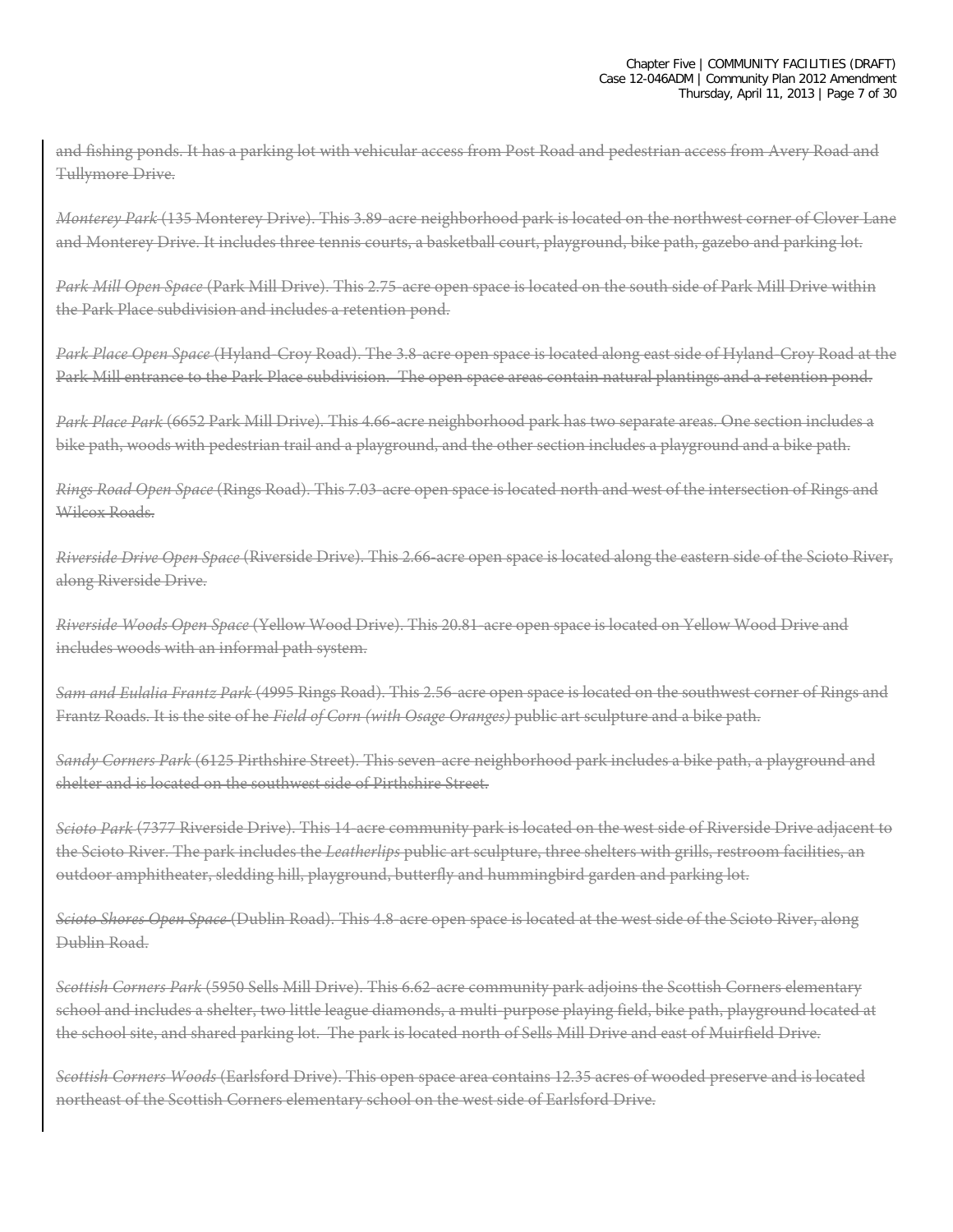*Shannon Glen Park* (8191 Shannon Glen Boulevard). This 32.16-acre neighborhood park provides a bike path, a retention pond, playground and shelter and is located north of Brand Road and west of Shannon Glen Boulevard.

*Sheffield Place Open Space* (7372 Coventry Woods Drive). This 2.1-acre open space is located at the northeast corner of Brand Road and Coventry Woods Drive and includes a retention pond.

*Shier Rings Open Space* (5630 Shier Rings Road). This 2.48-acre open space is located at the intersection of Emerald Parkway and Shier Rings Road. The park includes a bike path, fishing pond, shelter, specialty gardens and a pedestrian trail.

*Stonefield Park* (5467 Earlington Parkway). This 2.74-acre neighborhood park includes a gazebo, playground and a bike path. It provides a connection between two neighborhoods and has access from Earlington Parkway and Sweeney Court.

*Summit View Open Space* (4145 Summit View Road). This 4.90-acre open space is located along the south side of Summit View Road and west of the entrance to Emerald Fields Park and includes a bike path and pedestrian access.

*Tartan West Open Space.* The Tartan West development contains approximately 100 acres of open space throughout the subdivision and includes vineyards, natural areas, trails and woodlands.

*Trinity Park* (5719 Sandymount Lane). This 4.76-acre neighborhood park includes a basketball court, bike path, playground and gazebo and is located on the southeast corner of Sandymount Lane and Anglesea Drive.

*Vandeleur Park* (5895 Vandeleur Place). This 0.81-acre neighborhood park includes a playground and sidewalk located on Vandeleur Place.

*Waterford Woods* (191 Monterey Drive). The 1.77-acre open space is located on the west side of Monterey Drive at the terminus of Waterford Drive and includes woodland.

*Wedgewood Glen Open Space* (8150 Buttleston Drive). The 6.6-acre open space is located west of Buttleston Drive and includes a pond, gazebo and pedestrian access.

*Wedgewood Glen Park* (4240 Summit View Road). The seven-acre neighborhood park is located on Summit View Road and includes a pond, historic barn, pedestrian trail and bike path.

*Wedgewood Hills Open Space* (Satterton Circle). This 5.8-acre wooded open space is located at the east end of Satterton Circle.

*Wedgewood Hills Park* (4630 Sandwich Court). This 9.7-acre neighborhood park is located at the west end of Sandwich Court and includes a pond, gazebo, playground, pedestrian trail and bike path.

*Wellington Open Space* (7391 Coventry Woods Drive). This 2.25-acre open space includes a pond and pedestrian access and is located at the northwest corner of Brand Road and Coventry Woods Drive.

*Wellington Park* (7467 Coventry Woods Drive). This 18.8-acre neighborhood park adjoins Brandon Park and includes two tennis courts, playground, a half basketball court, bike path, nature area and gazebo.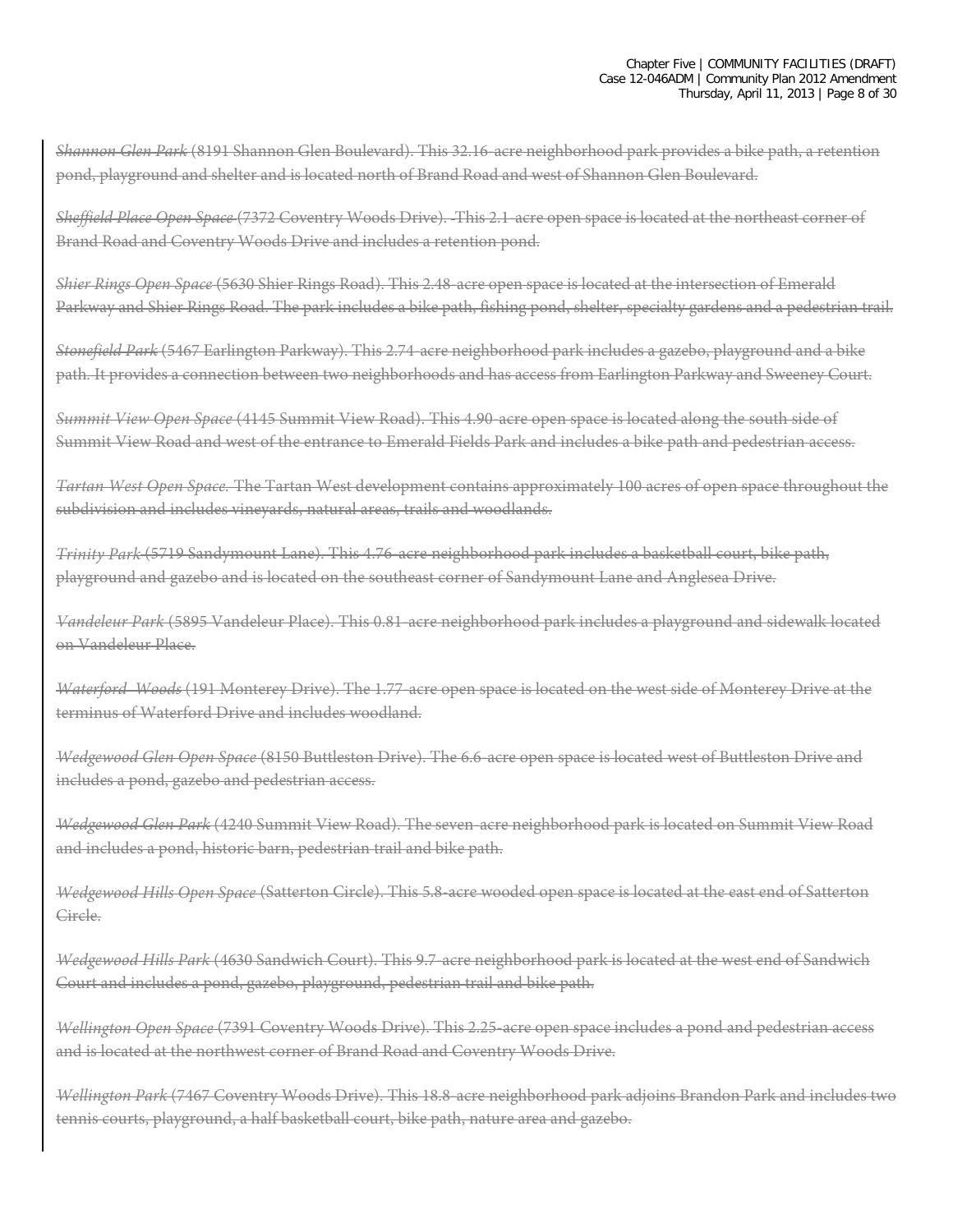*Westbury Park* (7799 Wareham Drive). This 12-acre neighborhood park includes a bike path, playground, pond, shelter, and parking lot and is located on the west side of Wareham Drive, south of Westbury Drive.

*Westbury/Wyndham Village Open Space* (Brand Road). This 7.19-acre open space is located along the south side of Brand Road along the frontage of the Westbury and Wyndham Village subdivisions.

*Wexford Estates Open Space* (Avery Road). This 1.06-acre open space is located on the west side of Avery Road at the intersection of Manteo Drive and includes a pond and bike path.

*Wexford Woods Open Space* (Wexford Woods Drive). Two open space areas, totalling 0.43-acre, located at the northwest corner of Wexford Woods Drive and Avery Road and the southeast corner of Wexford Woods Drive and Tullymore Drive, including a bike path.

*Woerner Temple and Wilcox Open Space* (5744 and 5750 Woerner Temple Road). Three open spaces areas totaling 5.16 acres are located at the intersection of Woerner Temple and Wilcox Roads and include a bike path, pedestrian access and the location of the Maroa Wilcox headstone.

*Wolpert Open Space* (6665 Shier Rings Road). This three-acre open space is located on the south side of Shier Rings Road, west of Baronscourt Way and includes a pond.

*Woods of Brighton* Park (5619 Brighton Hill Lane). This 0.79-acre neighborhood park includes a bike path and two tennis courts and is located at the southwest corner of Rings Road and Brighton Hill Lane.

*Woods of Indian Run* (5218 Forest Run Drive). This 18.76-acre neighborhood park includes a wooded preserve area along the North Fork Indian Run greenbelt and contains a gazebo and bike path. The park has access from Forest Run Drive and Coventry Woods Drive.

*Wyandotte Woods Open Space* (7880 Riverside Drive). This 22.3-acre open space is located along Wyandotte Woods Boulevard off Riverside Drive and includes woods and an informal path system.

*Wyndham Park* (7475 Tullymore Drive). This 7.4-acre neighborhood park, located between the Wyndham Village and Westbury subdivisions, includes a half basketball court, bike path, pedestrian trail, playground, a shelter and sand volleyball court.

*Wyndham Village Open Space* (Wareham Drive). This 6.4-acre open space is located on the east side of Wareham Drive, south of Wiltshire Drive and includes a pond, wooded area and a bike path.

### **B. Future Dublin Parks, Recreation Facilities and Open Spaces**

Dublin's park, open space and recreation system continues to evolve with each new development and as the needs of its Dublin's population change. In addition to Dublin's current parkland inventory, other lands have been purchased or dedicated to the City, but are yet to be developed:

*Dalmore Park.* 16.8 acres of neighborhood park off Dalmore Lane within the Ballantrae and Cramer Crossing subdivisions.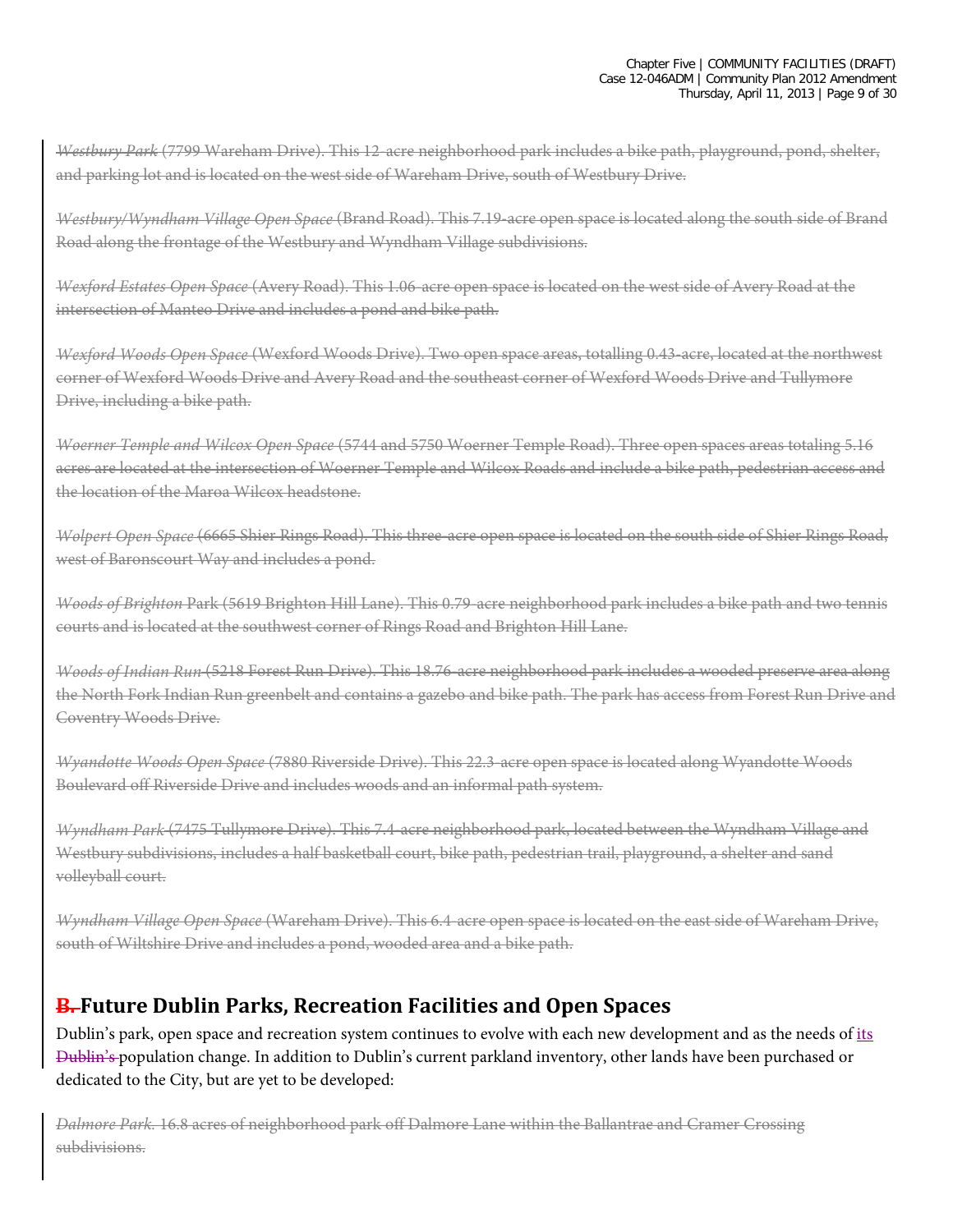Dublin V*eterans Park*. 2.89 acres of community park along High Street adjacent to Indian Run Falls entry by the Indian Run Cemetery.

*Kendall Ridge Park*. 8.31 acres of neighborhood park on Meaghan Drive west of Tuswell Drive.

#### *Llewellyn Farms Park South.* 5.45 acres of neighborhood park at the corner of Dublin Road and Tuttle Road in Llewellyn Farms South.

*Martin Commons Park.* 2.34 acres of neighborhood park north of Martin Road between Sunny Dale Estates and the Braelinn Green Condos.

*Post Preserve Park*. 9.27 acres of park located east of Royal Plume Drive.

#### *Oak Park Open Space.* 24 acres of open space located throughout the Oak Park development. *(currently under development)*

*Riverside Drive Park.* 33.63 acres of community park at the northeast corner of Riverside Drive and Hard Road.

*Smiley Park.* 1.9 acres of neighborhood park between Blazer Parkway and Metro Center along Cosgray Creek.

*Sycamore Ridge Park.* 3.5 acres of neighborhood park along Tuller Ridge Road adjacent to the Sycamore Ridge development.

*Tartan Ridge Park and Open Space*. 40 acres of park and 28 acres of open space located throughout the Tartan Ridge development. *(currently under development)*

*Brand Road and Coffman Road Open Space.* 14.7 acres of open space located at the intersection of Brand and Coffman roads.

*Riverside Drive Park (Bridge Street District)*. An approximately 12-acre community park planned along the east and west banks of the Scioto River, partly formed by the planned realignment of Riverside Drive between SR 161/Bridge Street and Tuller Road.

### **C. Other Area Parks and Recreation Facilities**

In addition to the park and open space opportunities within the *Citycity*, a broad range of additional park and recreational opportunities exist to supplement the City's efforts and add to the overall quality of life for residents. With significant growth pressure occurring to the northwest of Dublin, the Franklin County Metro Parks has provided open space amenities for the larger region. Through a cooperative financial partnership with the City of Dublin, 1,038 acres of former agricultural land and woodland were purchased to form the Glacier Ridge Metro Park along Hyland-Croy Road. Opened in 2002, the regional park includes 250 acres of wetlands, trails, boardwalk areas, and an observation tower. The park is highlighted by the Honda Wetland Education Area and provides significant areas of preserved open space that establish a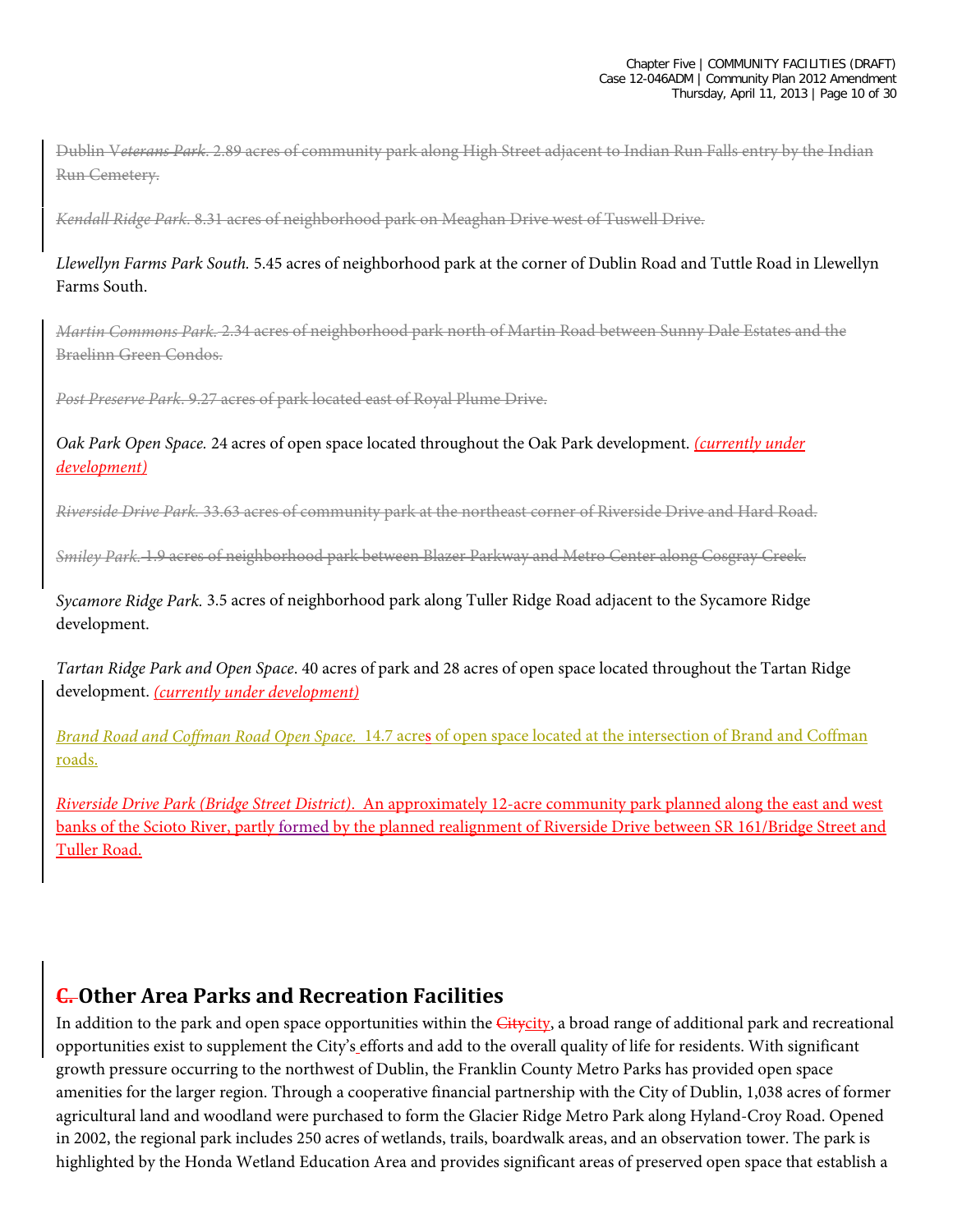distinct visual character along for Dublin's northwest gateway. Trails within the park include a connection to the Dublin bike path system, providing access to neighborhoods along Hyland- Croy Road. The Heritage Trail Metro Park also provides amenities to residents to the southwest of Dublin. Located along Hayden Run Road, the park includes a 6.1-mile trail stretching from Old Hilliard to near Plain City and is augmented by a parallel 3.3-mile bridle trail.

Washington Township provides other important park amenities that include the Ted Kaltenbach Park at 5985 Cara Road, adjacent to the Township Community Center. The park includes shelters and grills, paved walking trails, horseshoe pits, demonstration prairie, playground, baseball diamond, basketball and volleyball courts, running track and shuffleboard courts. Additional township parks include The Homestead Park at 4675 Cosgray Road and Amlin Crossing at 5468 Cosgray Road.

Other municipal parks within the area include the Discovery Park located in Columbus adjacent to the Olde Sawmill Elementary School, which is specially designed as a handicapped accessible park with a multi-purpose field, tot lot and bike path. The O'Shaughnessy Dam Park, on the west bank of the Scioto River, includes access to the reservoir and Scioto River and includes woods, a river overlook, picnic areas and parking facilities.

Riebel Woods Park within the City of Hilliard along the north side of Hayden Run Road and west of Avery Road also provides four additional acres of wooded open space.

Public parks and amenities are also augmented by a variety of public and private golf courses and clubhouses, driving ranges, sports and recreational facilities, fitness centers and spas within Dublin and the immediate area. The City's public and private park and recreation amenities make Dublin a more vibrant and active place to live. Additional facilities in the area are listed below.

*Ables Golf* (5300 Avery Road). Located within the City of Columbus, the facility provides a year-round heated driving range.

*Columbus Zoo* and Aquarium (9990 Riverside Drive). The world-renowned Columbus Zoo is located just northeast of Dublin within Liberty Township. The Zoo includes exotic animals and lush gardens with entertainment and educational programs and activities throughout the year.

*Corazón Club* (7155 Corazon Drive). Located in the Tartan West subdivision, the 60,000-square-foot social, fitness and spa facility offers fitness equipment, tennis courts, aquatics facilities, spa and salons.

*Golf Club of Dublin* (5805 Eiterman Road). This award-winning 18-hole links golf course,  $\frac{1}{2}$ is-located within the heart of the Ballantrae residential community, is owned by the City of Dublin and privately operated. The Club is a daily-fee public course that offers golf outings, community and corporate events, meeting spaces and indoor and outdoor space for weddings, banquets and parties.

*The Golf Centre of Dublin* (6720 Riverside Drive). Formerly known as the Bash Driving Range, the 37-acre factor 20 heated driving tees and a restaurant and is open seasonally.

*Lifetime Fitness* (3825 Hard Road). With over 110,000 square feet, Lifetime Fitness provides fitness machines, basketball and racquet courts, rock-climbing walls, indoor/outdoor water parks and slides, child center, spa, café and locker facilities.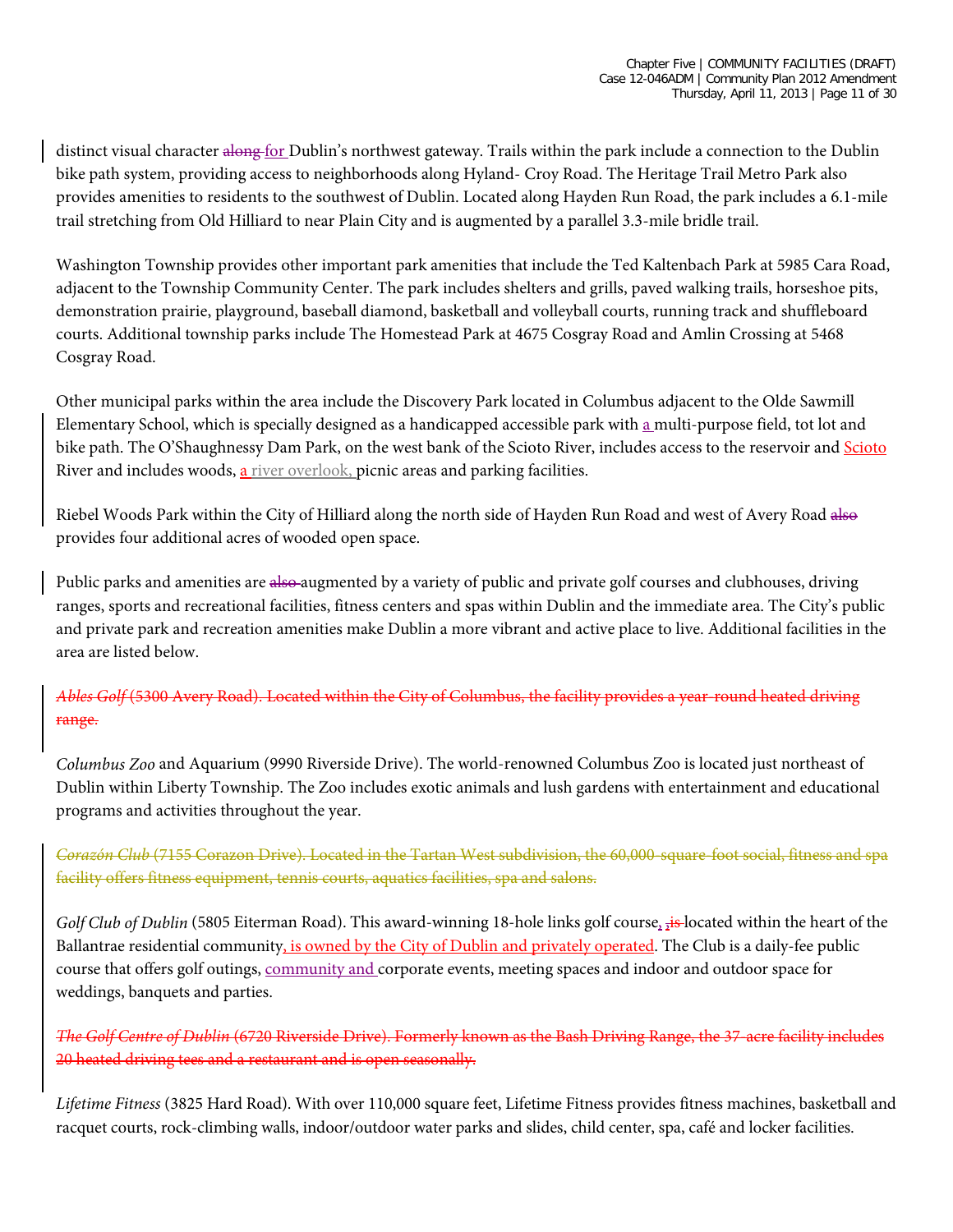*Muirfield Village Facilities* (5760 Memorial Drive). The 240-acre Golf Club at Muirfield Village includes an 18-hole championship course, clubhouse, pro shop and restaurant.

The Country Club at Muirfield (8715 Muirfield Drive) includes an 18-hole golf course, seven tennis courts, a competition swimming pool, clubhouse, restaurant, fitness facility and pro shop. Additional recreational facilities related to the Muirfield development are located on Glick Road and Muirfield Drive south of Memorial Drive and include two outdoor swimming pools, tot lot and bike trails.

*Premier at Sawmill* (3111 Hayden Run Road). Formerly the Sawmill Athletic Club, the facility offers state-of-the-art strength and cardio equipment and other fitness amenities.

*Riviera Country Club* (8205 Avery Road). The 160-acre facility includes an 18-hole golf course, banquet hall, tennis courts and pro shop.

*Safari Golf Club* (19245 Riverside Drive). Within Liberty Township, this 18-hole public golf course is located adjacent to the Columbus Zoo and includes a full-service pro shop, driving range and restaurant.

*Shamrock Golf Club* (4436 Powell Road). The 18-hole golf course within Liberty Township includes a full dining and banquet facility.

*Sports Ohio* (6314 Cosgray Road). The 111-acre sports facility is located on the east side of Cosgray Road, south of Post Road. The development includes Midwest Gymnastics, Soccer First with two indoor soccer fields, the Chiller indoor ice rink (see below), a driving range, fun park with batting cages, go-karts and miniature golf and a par-three golf course.

*The Chiller* ( 7001 Dublin Park Drive). A 77,000 square foot facility featuring two NHL regulation ice hockey rinks, 12 locker rooms and a multi-purpose room. The Chiller, which opened in 1993, was a public-private partnership between the Columbus Chill, a minor league team, and the City of Dublin. The city purchased the land and as part of a twenty-five year agreement, leases the property. At the end of the lease agreement, the city will own the facility and be responsible for its maintenance and operations.

*Tartan Fields Golf Club* (8070 Tartan Fields Drive). Within the center of the Tartan Fields development, the private 18 hole golf course facility includes a driving range, restaurant and banquet facilities.

*Wedgewood Golf and Country Club* (9600 Wedgewood Boulevard). With over 156 acres of golf amentities amentities in Liberty Township, the facility offers an 18-hole course, pro shop, restaurant and banquet room.

*Zoombezi Bay Water Park* (10101 Riverside Drive). Located adjacent to the Columbus Zoo and Aquarium, the amusement and water park, formerly known as Wyandot Lake, is located within Liberty Township is a well-known summer locale. Recently purchased by the Columbus Zoo, the park is closed for renovation and the relocation of Powell Road and will be reopened following construction activity.

#### **Projections**

The City of Dublin prides itself on the quality of the parks and open space system. Park and recreation facilities within the city should continue to serve all age groups and demographics as the city matures and as the character and make-up of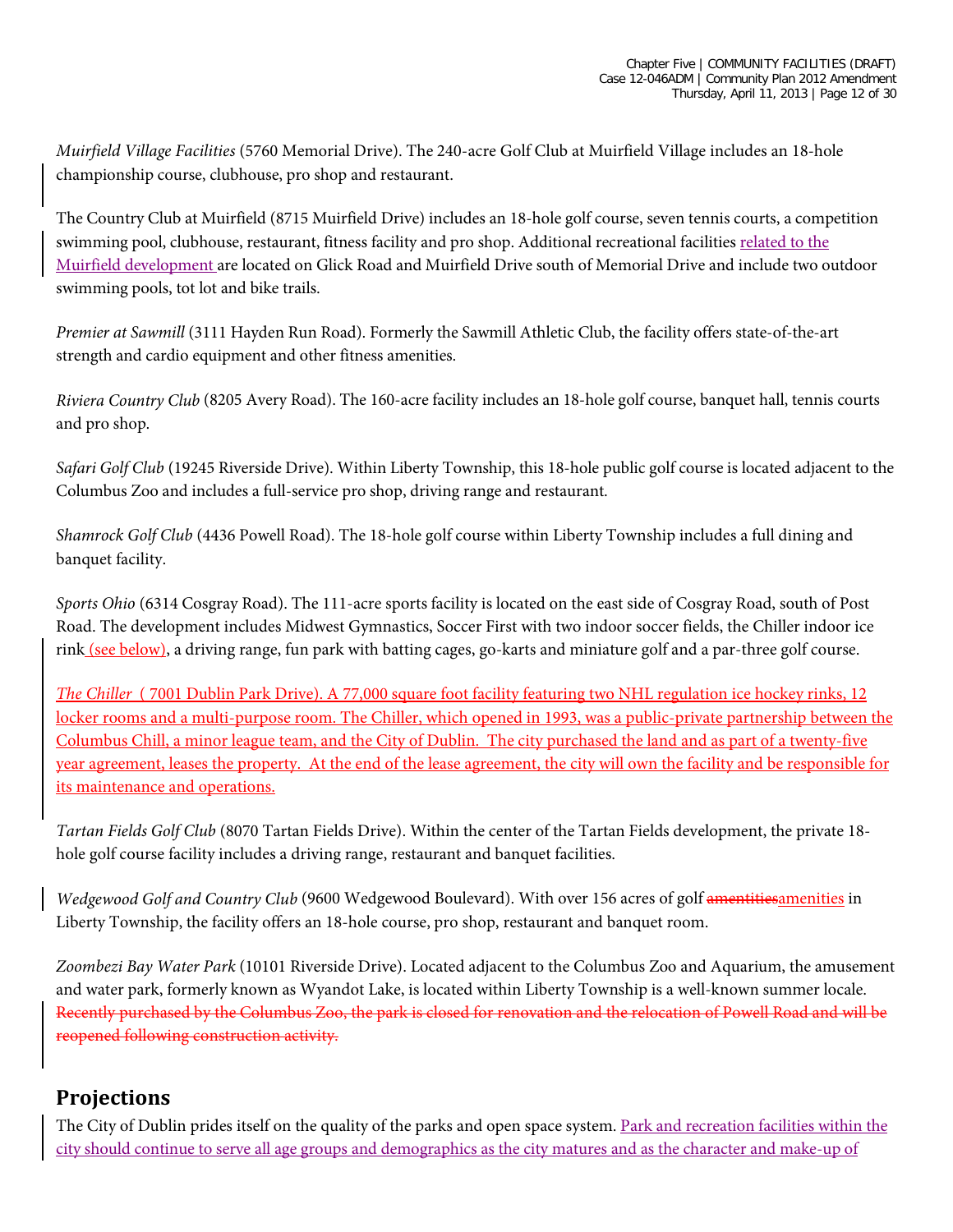Dublin's population changes. The City's city's ability to continue to provide a superior level of park amenities should be continued as development occurs in future growth areas. The City-city's 34 acres of parks and open space per 1,000 residents currently far exceeds the average service standard of 10 to 20 acres of parks per 1,000 residents, and provides 23 34 acres of parks and open space per 1,000 residents. The current expectations are that these per acre figures remain at or near those levels consistent to until the City's city's eventual build-out. Based upon a projected future population of 57,000approximately 66,000, the City-city already has sufficient acreage of combined parks and open space must obtain an additional 191 acres of parkland to maintain the maximum provision of 20 acres of parkland per 1,000 residents. These figures can be easily achievedDublin will likely continue to exceed these standards, primarily through the acquisition of key parkland sites and the dedication of open space areas in conjunction with future residential development. Development that provides 30 to 50 percent open space dedication through design techniques such as conservation design and cluster development can play a substantial role in meeting those needs.

With its emphasis on **greenspaceopen space**, Dublin will maintain undoubtedly reach its targeted goals for total parkland and open space acreage. Of greater importance will be the goal to establishment of a well n interconnected parks and open space network that provides excellent pedestrian and recreational mobility throughout Dublin and surrounding areas. Park and recreation facilities within the City city should serve all age groups and demographics as the City city matures and as the character and make-up of Dublin's population changes. Please refer to the *Parks and Recreation Master Plan* for more detailed information about how the City of Dublin will ensure that it is truly "Greener in Dublin."

### **E. Objectives and Strategies (Parks and Open Space)**

### **III. MUNICIPAL OFFICES AND OTHER PUBLIC BUILDINGS**

The City of Dublin's is governed by a Council-Manager form of government provides for the election of . Under this system of government, Dublin residents elect a City Council to enact ordinances, levy taxes, appropriate funds, and perform other functions. City Council is also responsible for establishing municipal policy and the general direction of City-city government. Day-to-day administration of City-city services is directed by a professional City Manager who oversees a broad spectrum of services including such functions as public safety, fiscal management, development, maintenance service and building inspections.

In 2006, a space needs/facility programming analysis was conducted to determine the future needs for municipal offices and other public buildings. This was updated for The city has also undertaken updated space needs assessments of various municipal facilities, to be completed in 2013, As the City city continues to grow, there will be increases in City-city government employment, school population and fire service needs. Long-range facilities plans for Dublin include a new City Hall, an expanded Fleet Maintenance Center, and on-going renovations and/or expansions for the a renovated Service Center and a renovated and/or expanded Justice Center.

### **A. Municipal Facilities**

The City of Dublin operates seven major public buildings that house City staff and services. The principal administrative location for the City administration is City Hall the *Municipal Building* located at 5200 Emerald Parkway. The facility includes the offices of the City Manager, Legislative Affairs (Clerk of Council), Finance (Accounting, Auditing and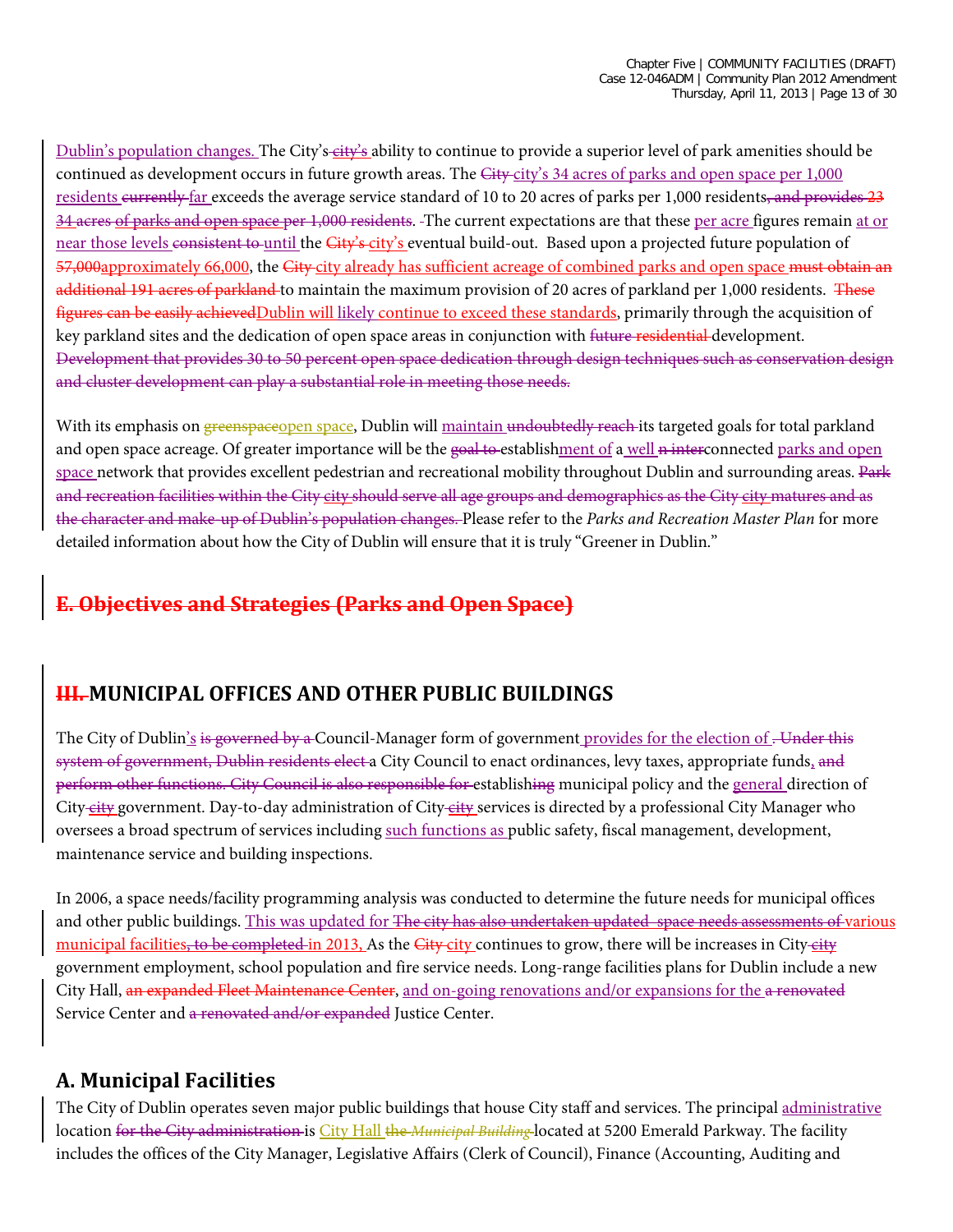Taxation), Human Resources, Volunteer Resources Services , and Information Technology and Community Relations. The building was originally constructed in 1974 and underwent a major expansion in 1985 and minor modification in 1997 and 2013. City HallThe Municipal Building is a two story buildingies with an internal area of 13,531 square feet, including Dublin's City Council Chamber. The City Hall Municipal Building site includes the Fletcher Coffman Homestead (1,908 square feet) and barn (1,800 square feet) located within Coffman Park.

Municipal facilities within the City lack adequate space to house all city functions that should be located together. While the building design is compatible with the surrounding park and residential areas, the interior configuration is inefficient for current operations. Public access is also inhibited and spatial studies have been completed to consider the construction of a new City Hall facility to co-locate appropriate administrative functions.

The *Dublin Justice Center* is located at 6565 Commerce Parkway. Constructed in 1993 on 6.7 acres, the building houses the Division of Police and *Division of* Court Services, which is part of the Department of Administrative Services department. The Center also provides a state-of-the-art communications and training system. The building contains 42,000 square feet and includes an emergency operations center, firing range, employee gym and additional storage space. The facility and site are planned for future expansion. A space needs analysis for this facility was completed in 2012 and included recommendations for a 10,900-square-foot, two-story expansion. This improvement is scheduled for completion in 2014.

The *5800 Building* at 5800 Shier Rings Road is situated on 6.2 acres and houses the Divisions of Building Standards, Economic Development, Engineering, and Land Use and Long Range Planning. The building was constructed in 1980 and purchased by the City city in 1993 with the original intent to sell the space when a new City Hall is was constructed. With a total of 28,800 square feet of space, the building includes two stories of offices, warehouse and shop space and an outdoor service yard and fleet parking. A programming and space needs analysis will be completed for this facility in 2013 to determine possible renovation and/or expansion.

Located in Coffman Park, the first phase of the *Dublin Community Recreation Center* at 5600 Post Road opened in July 1996 with 76,000 square feet. The building houses Recreation Services and includes a competitive pool, leisure pool with 20-foot water slide, aerobic room, fitness area, classrooms, senior adult lounge, community hall, meeting rooms, black box theater, teen lounge, child care facility for patrons, and administrative offices. The overwhelming success of the facility created the need for an An additional 40,000 square feet of space (Phase II) was completed in 2000 due to the overwhelming success of the facility. The addition included a theater, community hall, arts and craft space, additional offices and the relocation of the senior adult lounge. Renovations of the wee folk room (child care), teen lounge, lobby, front desk and entrances were completed in 2006 and 2007.

The *Fleet Maintenance Center* at 6351 Shier Rings Road houses Fleet Managementt Maintenance ((part of Administrative Services part of Streets and Utilities) and the Sign Shop (part of Engineering). The existing main service building is 32,600 square feet with two barns (2,700 square feet) and a salt storage shed (5,184 square feet). The service yard houses a large fleet of vehicles that support the operations of Streets and Utilities, Parks and Open Space, Facilities and Engineering. for street maintenance, snow plowing, recycling, leaf pickup, composting, trash collection and maintenance of public lands. A planned building addition will accommodate the Traffic Signal Crew (part of Engineering). In 2012, the City opened a new compressed natural gas (CNG) fueling station at the Fleet Maintenance Center, funded with a \$1.5 million grant from the U.S. Department of Energy and Clean Fuels Ohio. The Dublin City Schools operates a transportation center adjacent to the Center with a school bus parking lot and separate school maintenance facility.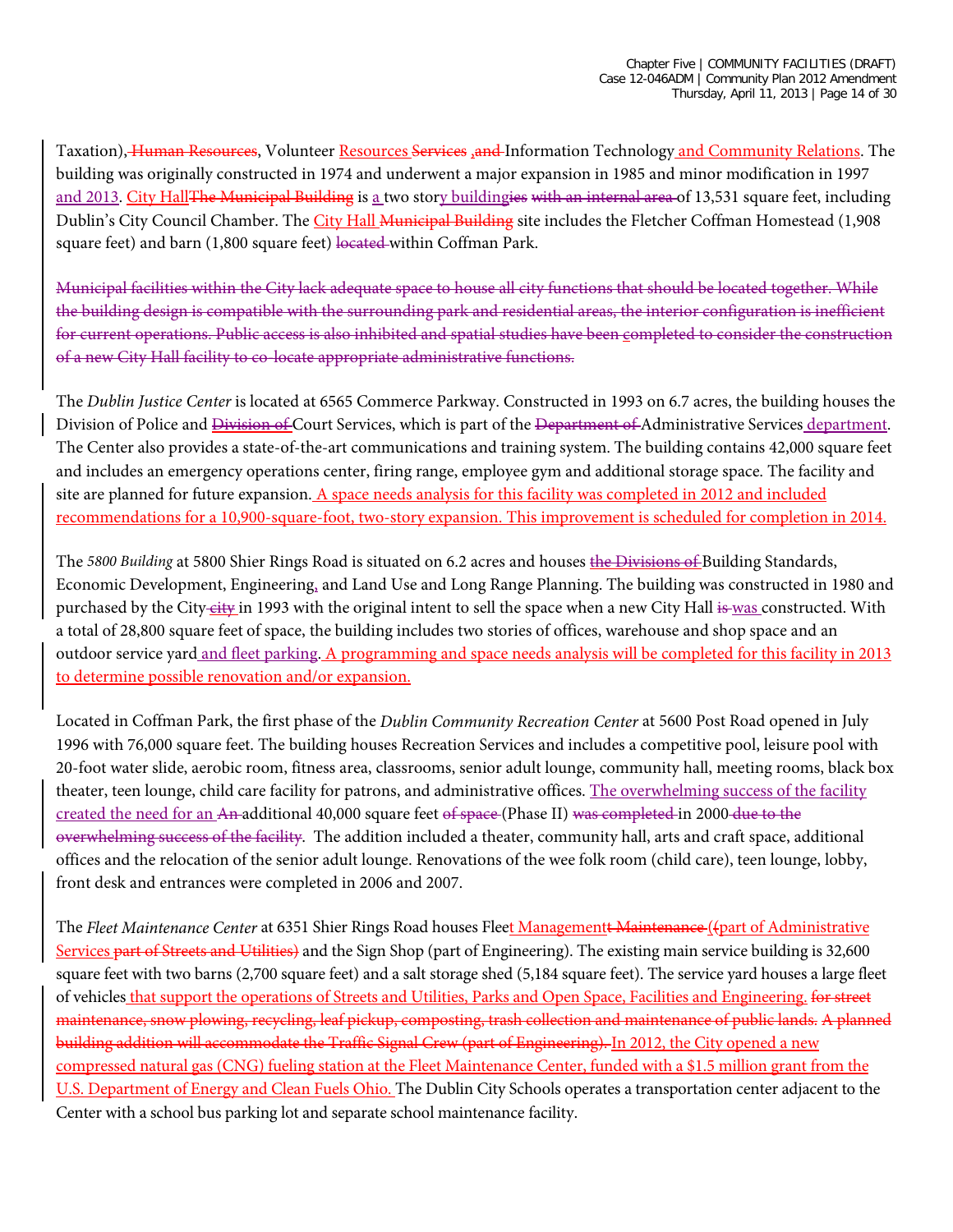The Dublin *Service Center* at 6555 Shier Rings Road is the newest public facility. Constructed in 2002, the facility has 55,200 square feet of office and warehouse space housing Human Resources, Streets and Utilities, Facilities and Parks and Open Space. The site includes a service yard and full-service greenhouse to grow landscape materials for municipal parks and public spaces. The building was designed to permit expansion for additional offices when necessary. A programming and space needs analysis will be completed for this facility in 2013 to determine possible renovation and/or expansion.

The *Dublin Arts Center* at 7125 Riverside Drive is home to the Dublin Arts Council, a 501(c)(3) nonprofit organization that serves the Dublin community through visual and performing arts and art education. The 8,700 square foot building was constructed in 1941 and is listed on the National Register of Historic Places. The City purchased the property 1999 with the intent that it be used as an arts center. Renovations to the building occurred during 2001 and 2002 and the Dublin Arts Center opened in March, 2002.

The City city maintains other smaller facilities in addition to those described above. The *Community Events Center Relations Center* at 5620 Post Road (Coffman Park) was a former residence that was renovated in 2002. The building contains 3,500 square feet of office and storage space for Events Management Community Relations. Minor renovations are expected to facilitate short-term needs, and with the future construction of City Hall the building This facility was intended for short term use and is expected to be vacated and demolished once a more appropriate location is determined for this Events Management. In 2003, the City also purchased a 3.56-acre parcel at 5868 Post Road (Coffman Park). The former residence includes 4,200 square feet of space along the South Fork Indian Run for future use by the City as a cultural heritage and nature education center.

The City city also owns the Dublin *Chamber of Commerce* building located at 129 South High Street. Providing a center of operation for the Chamber, the building includes meeting space that is used for public meetings. The Chamber is a voluntary, non-profit organization representing area businesses and the professional community. Its purpose is to represent business interests and work to improve the economic climate, fostering cooperation between businesses, schools and government. With more than 1,100 members from over 600 businesses and professional firms, the Dublin Chamber of Commerce is the largest suburban chamber in the State of Ohio.

In addition to these facilities, the City owns, operates and maintains a variety of historic barns and small storage facilities throughout Dublin to enhance preservation efforts and to provide more efficient service to Dublin's neighborhoods.

### **B. Township Facilities**

Fire Services services for the City of Dublin are provided by the Washington Township Fire Department (WTFD) and exemplify the cooperative relationship between the City of Dublin and Township officials. Areas served by the WTFD include unincorporated Washington Township and the City of Dublin. On October 1, 1997, service responsibility for portions of Dublin east of the Scioto River were transferred to the WTFD from Perry Township. As a result, the fire department now provides service within Franklin, Delaware and Union Counties. With recent changes to Ohio law, however, fire service provision to newly annexed areas of Dublin outside Washington Township will require additional agreements and taxing structures to maintain consistent municipal and fire service boundaries.

In addition to the high quality fire and emergency service provided by the Township, fire department officials also play an integral part in the City's-city's development review and building permit processes. Through cooperative efforts the WTFD helps ensures continued safe and orderly growth.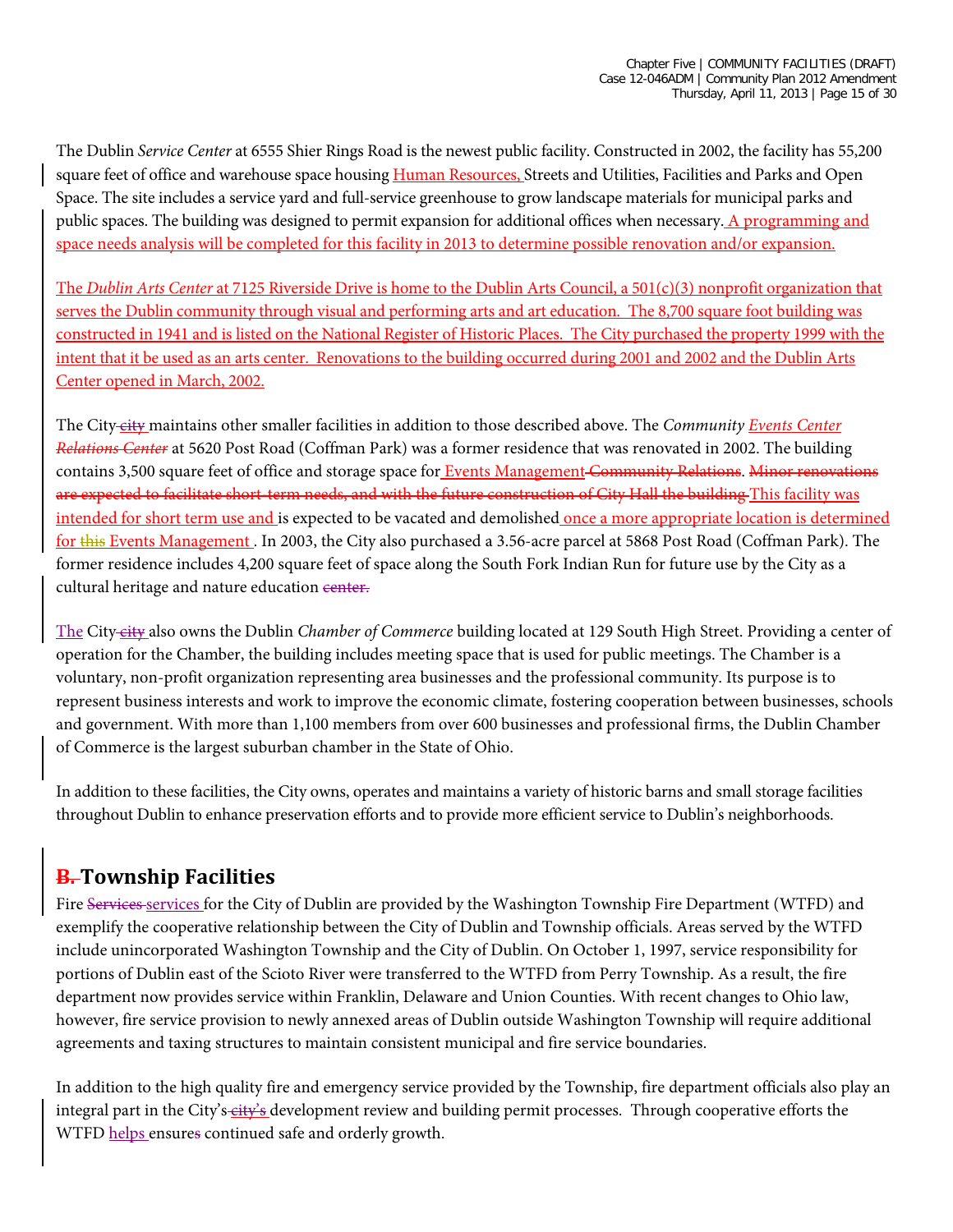In 2006 Washington Township completed renovations to open a new Township Administration Building at 6200 Eiterman Road. Consolidating former administrative locations from Shier Rings Road and Wilcox Road, the new facility provides greater access to services. The WTFD Training Tower (also located on the site) provides state-of-the-art fire training capability for departments throughout Ohio. By simulating lifelike situations, the facility helps ensure the very best in fire service for Dublin's residents.

### **C. Projections**

Given significant growth and the dispersed nature of current operations, space deficiencies of several all City city work units must be corrected-eased to improve the functional adjacency and relationships of departments. Future space needs for various work units should also be programmed and implemented.

Long-term use of City Hall the Municipal Building for key administrative functions of the City city is notmay not be practical, as has been confirmed suggested in multiple space needs studies. At some point in the future, t<sup>The</sup> construction of a new City Hall will may allow becomebe necessary to more effectively services as the center of municipal government. The existing building could be reused for other civic functions and organizations, or could be demolished (totally or in part) depending upon park and functional priorities.

The A future City Hall should house those work units responsible for general administrative, financial management and development functions. Space needs studies suggest that Aa site of at least eight acres will be required with the capability for additional expansion, but these recently conducted space needs study studies will need to be updated prior to the design and construction of a new City Hall building. A central location in the community with convenience for residents and easy access for visitors is essential. LocationsPotential locations that have been considereddiscussed under consideration by City Council include Coffman Park and Historic Dublinthe Bridge Street District.

The Justice Center was specifically designed for Police and Court Services, but occupied space is currently at capacity. Additional space and/or reconfiguration of functions will be necessary for their continued operation. One option is the relocation of Court Services to the future City Hall to permit additional Police expansion at the Justice Center. Similarly, the 5800 Building, in its current configuration, is at capacity, does not provide appropriate space for meeting with customers and does not allow for the most effective grouping of work functions. Analysis of this facility will result in recommendations for expansion, renovation or the determination to lease, purchase or construct a new facility.

Demand for fire and emergency services will also increase as Dublin's population and geographic boundaries expand. While Dublin's current 2013 population totals close to 40,000 approximately 42,000 residents, the daytime employment population is significantly larger. Daytime population and resulting traffic congestion will affect future service and response time. Additional substations or other facilities will be necessary to provide acceptable response times in growing areas such as the southwest and northwest. These facilities may be coordinated with other civic uses or at locations provided in conjunction with future development. Construction of a future Scioto River bridge will also improve mutual aid between fire stations and allow quicker east-west response across the river. Over time, the WTFD will also need to consider maintenance needs and upgrades as facilities age and technology changes.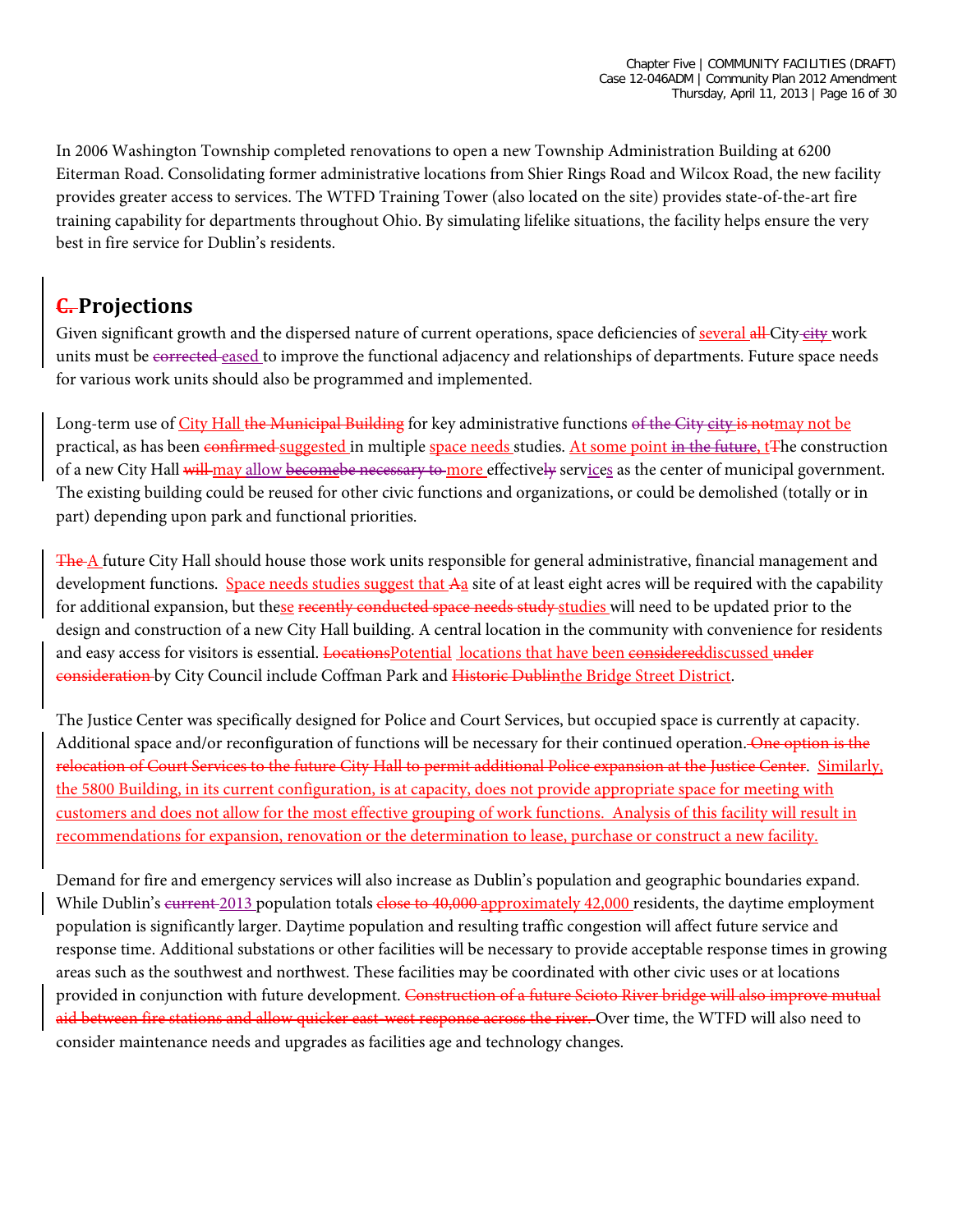## **D. Objectives and Strategies (Municipal Facilities)**

### **V. SCHOOLS AND EDUCATION**

The area included in this Plan for land use and fiscal evaluation is served by a total of three school districts: Dublin City Schools, Hilliard City Schools and the Jonathan Alder Local Schools as depicted on Map 5.3. Just as with postal zip codes, school district boundaries do not always coincide with municipal boundaries. At times the D district boundaries rarely follow municipal boundaries or do not even correspond to property lines, making a clear definition of school service areas difficult for some many residents and potential homebuyers. Fiscal operations of the City of Dublin and the various school districts are completely separate with . Given different taxing structures and boundaries. As a result, the ability of the City of Dublin to positively affect the fiscal futures of the schools is largely limited to the control of land uses within its own the corporation limits. Impacts of gGrowth along the periphery of Dublin, primarily to the north, south and west will be important to the future of the three districts.

Approximately 82 percent of land within the City-city is served by the Dublin City Schools, while a significant part of southwest Dublin lies within the Hilliard District. Portions of the planning area in potential growth areas to the west of Industrial Parkway are located within the Jonathan Alder District.

With recent annexations, the Columbus Public Schools serves a growing-developing area just south of Dublin along the Hayden Run corridor. As the City of Columbus annexes and develops additional lands, new development will be served by the Columbus Schools under the Win-Win Agreement that was finalized in 1986 and renewed in 1992, and 1998, 2004 and 2010. This agreement between the Columbus Public Schools and 13 different suburban school districts established service has allowed Dublin students living in Columbus to remain within the Dublin School dDistrict. Annexations to Columbus since 1986 have been served by the Columbus Public Schools, allowing non-contiguous areas to become part of the Columbus School District for the first time.

### **B. Dublin City Schools: Overview and Projections**

The Dublin City Schools includes district boundaries that stretch both to the east and northwest of the City. Encompassing an area of over 48 square miles, the boundaries are irregularly shaped and extend east to Smokey Row Road, north to Blaney Road in Union County, south to Shire Cove Road and West to Industrial Parkway. The boundary between the Dublin and Hilliard City School Districts runs generally from I-270, north of Rings Road and west to approximately Wilcox Road. From there it extends north along the east side of Avery Road to Shier Rings Road, running east-west along the south side of U.S. 33/SR 161 to Post Road. The District includes the following school buildings:

Bailey Elementary 4900 Brandonway Drive

Chapman Elementary 8450 Sawmill Road

Deer Run Elementary 8815 Avery Road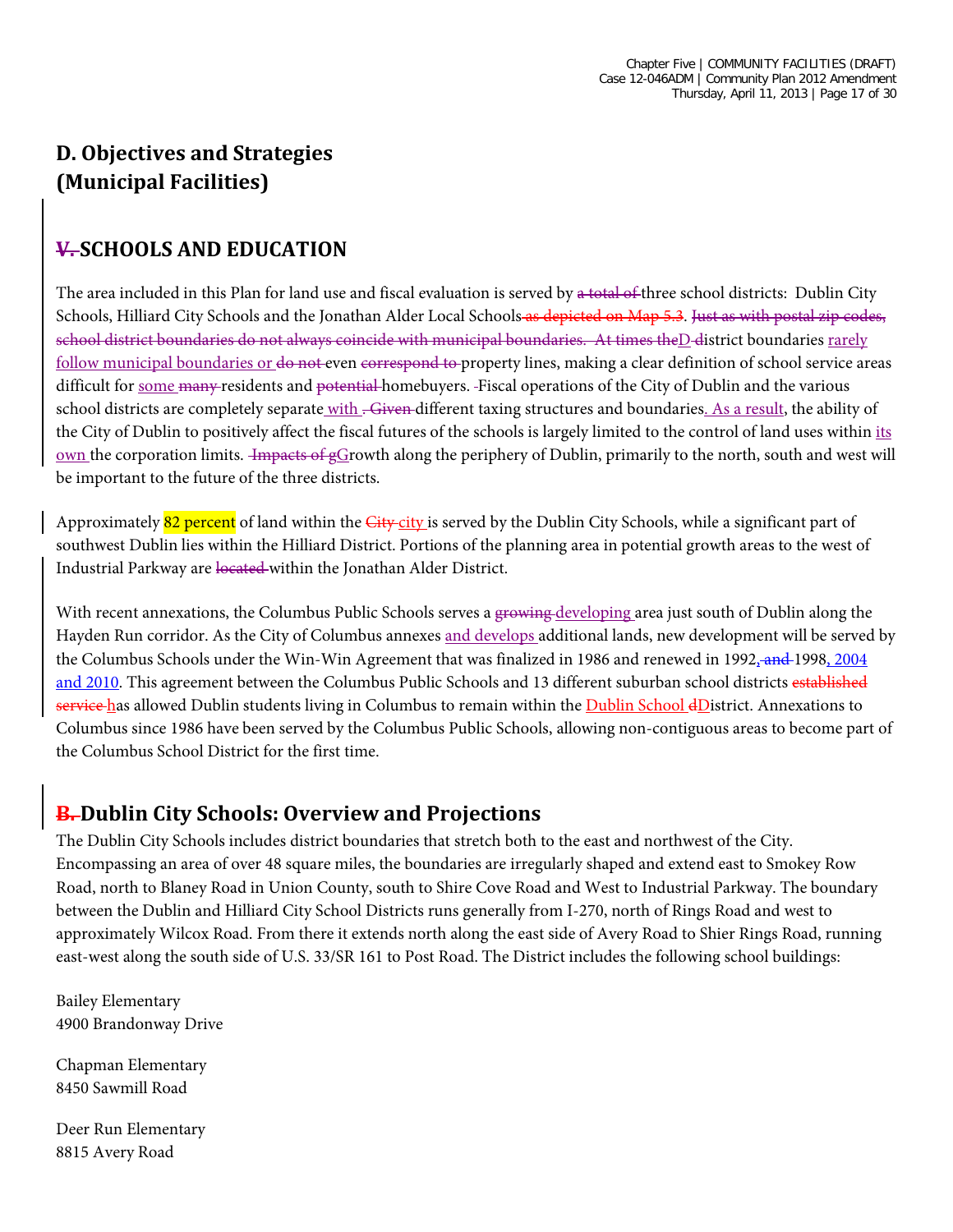Glacier Ridge Elementary 7175 Glacier Ridge Boulevard

Indian Run Elementary 80 West Bridge Street

Olde Sawmill Elementary 2485 Olde Sawmill Boulevard

Pinney Elementary 9989 Concord Road

Riverside Elementary 3260 Riverside Green

Scottish Corners Elementary 5950 Sells Mills Drive

Thomas Elementary 4761 Tuttle Crossing Boulevard

Wright Elementary 2335 West Case Road

Wyandot Elementary 5620 Dublinshire Drive

Davis Middle 2400 Sutter Parkway

Grizzell Middle 8705 Avery Road

Karrer Middle 7245 Tullymore Drive

Sells Middle 150 West Bridge Street

Dublin Coffman High 6780 Coffman Road

Dublin Jerome High 8300 Hyland-Croy Road

Dublin Scioto High 4000 Hard Road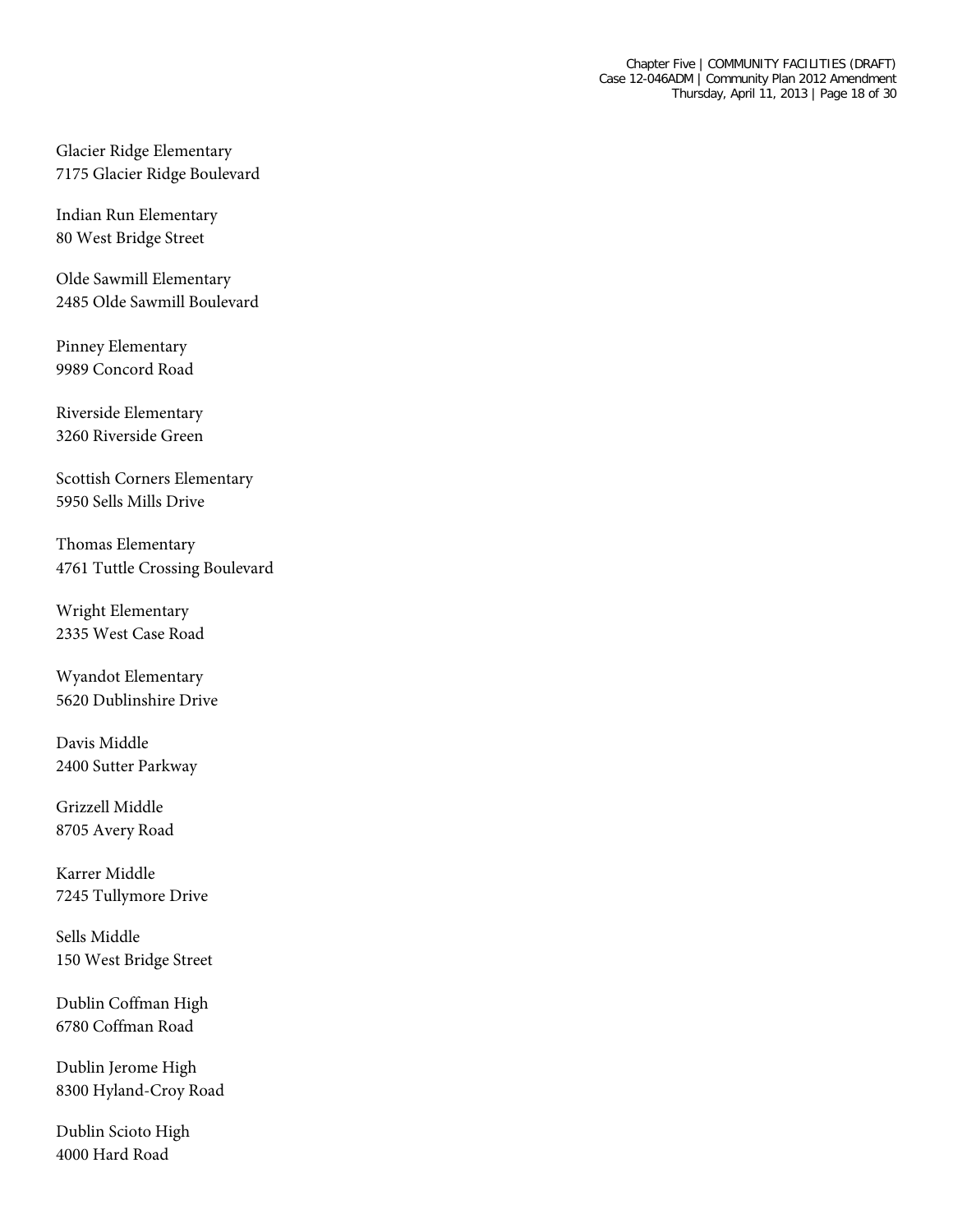1919 Building 144 West Bridge Street

In addition to the various school buildings, the district includes a school administration office at 7030 Coffman Road and a transportation center at 6371 Shier Rings Road, which is a joint facility with the City of Dublin Fleet Maintenance Center.

District enrollment as of October 4, 2006for the 2011-12 school year, was  $13,26114,814$  students; and is comprised of  $6,1296,816$  elementary,  $3,1173,420$  middle school and  $4,065-4,578$  high school students. An additional  $22-64$  students from the District attend Tolles Technical School south of Plain City on U.S. 42. While tThe District has available identified a deficiency in capacity for all segments of the elementary and high school student population, eContinued growth along the periphery of Dublin (particularly to the north and west) may have substantial impacts on the school system. Growth trends in the City of Dublin and adjacent township areas indicate a need to address future capacity issues. The eurrent 2:1 ratio between elementary students and middle school students also continues to indicates a significant need for additional classrooms and schools as younger students progress through the school system over the next 10 years.

Based upon school district projections, student enrollment will exceed  $15,00016,000$  by  $20162021$ , which as shown in. This information is based upon current trends for new housing starts and existing residential uses, as well as student promotions. While school district calculations have been provided based upon older land use information from the 1997 Community Plan, adopted modifications to the Future Land Use Map will have little It should be noted that much of the projected residential development within Dublin is expected to have minimal impact on general enrollment numbers for the school district due to the location of district boundaries and because of anticipated demographic trends. More importantly, areas to the north and west in Jerome Township will be the primary areas of student enrollment growth for the district. Working cooperatively with adjacent municipalities and townships to balance residential growth with revenue generating uses will be important to managing the future fiscal health of the Dublin City Schools. Given the projected enrollment numbers provided in Table 5.4, the school district will need additional facilities in the future.

#### **C. Hilliard City Schools: Overview and Projections**

The Hilliard school district encompasses nearly 60 square miles in western Franklin County and Madison County and stretches from SR 161 on the north, I-70 to the south, the Scioto River on the east and the Big Darby Creek on the west. The school district includes the City of Hilliard and portions of Columbus and Dublin, all of Norwich and Brown Townships, portions of Washington, Franklin, and Prairie Townships in Franklin County and parts of Darby Township in Madison County. At 12 square miles larger than the Dublin City Schools, the District incorporates a total of eight different zip codes and 50 precincts in 13 voting wards.

With such a large district in a growing metropolitan area, and given the differing physical geographies of district and municipal boundaries, the Hilliard City Schools will face a number of challenges. Annexations by the City of Columbus in the Hayden Run corridor are separating portions of the school district within Dublin from the majority of the Hilliard service area. Due to residential growth within developments such as Ballantrae and Cramer's Crossing, Washington Elementary is was the first Hilliard City School building to be constructed in Dublin, completed, completed in (2007). While a long-standing relationship has been created between the Dublin City Schools and the City, recent growth into the Hilliard District has brought to light the need to develop and foster new cooperative relationships for the benefit of all Dublin's residents.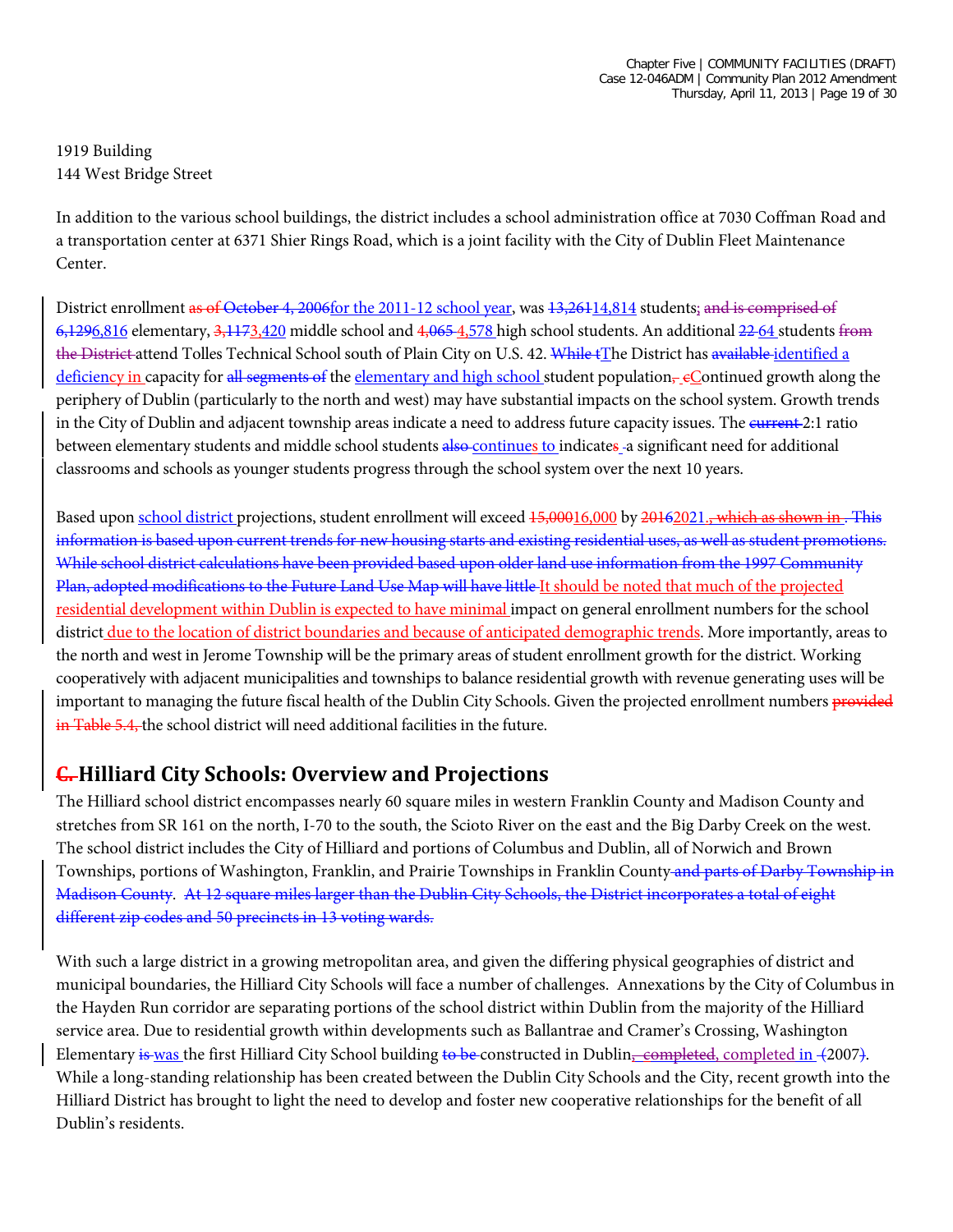In total the Hilliard City School District includes the following buildings:

HCSD Preschool 2874 Alton & Darby Creek Road

Alton Darby Elementary 2730 Alton & Darby Creek Road

Avery Elementary 4388 Avery Road

Beacon Elementary 3600 Lacon Road

Britton Elementary 4501 Britton Road

Brown Elementary 2494 Walker Road

Darby Creek Elementary 6305 Pinefield Drive

Hilliard Crossing Elementary 3340 Hilliard Rome Road

Hilliard Horizon Elementary 6000 Renner Road

Hoffman Trails Elementary 4301 Hoffman Farms Drive

J.W. Reason Elementary 4790 Cemetery Road

Norwich Elementary 4454 Davidson Road

Ridgewood Elementary 4237 Dublin Road

Scioto Darby Elementary 5380 Scioto Darby Road

Washington Elementary 5675 Eiterman Road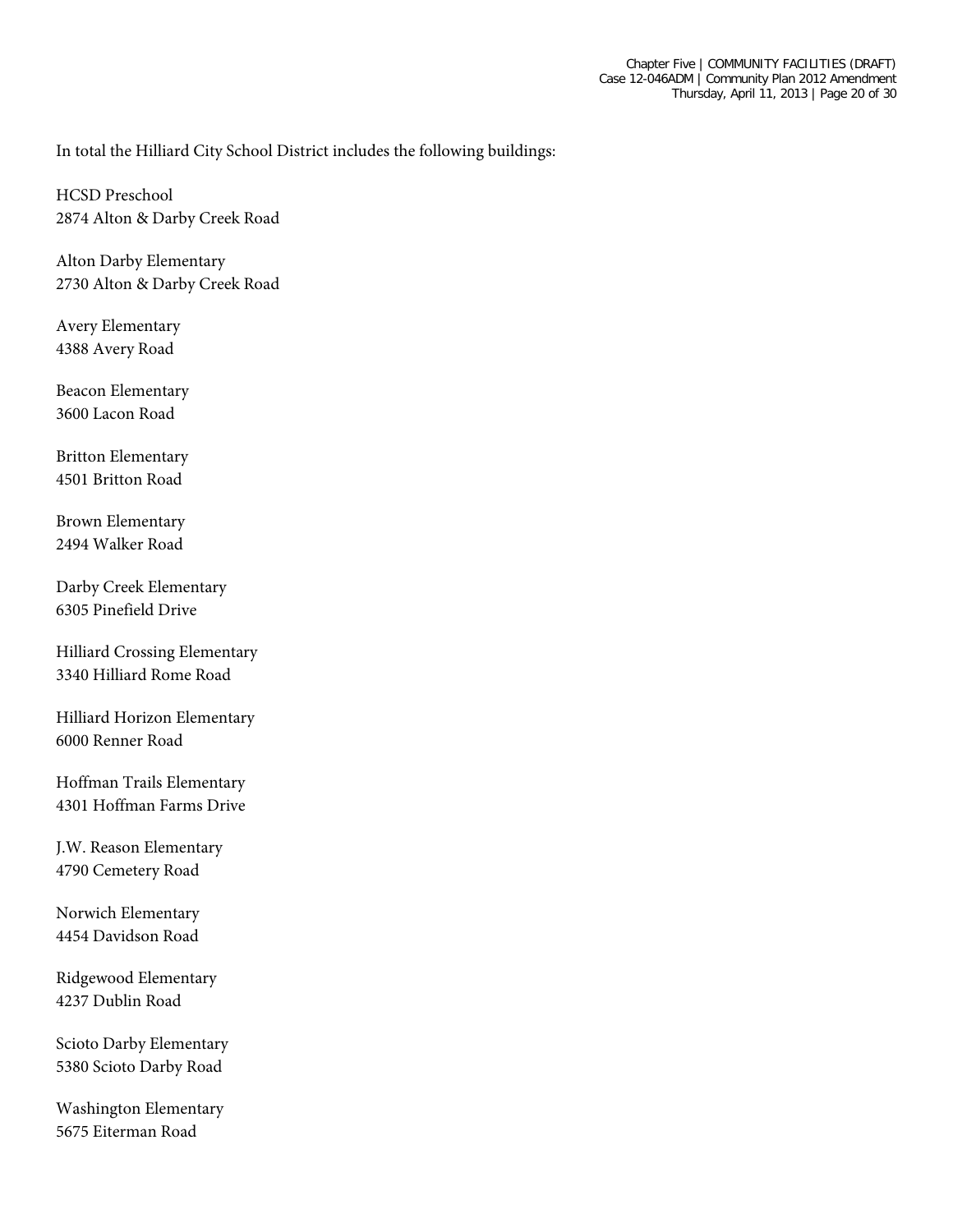Hilliard Station Sixth Grade School 3859 Main Street

Hilliard Tharp Sixth Grade School 4681 Leap Road

Hilliard Heritage Middle School 5670 Scioto Darby Road

Hilliard Memorial Middle School 5600 Scioto Darby Road

Hilliard Weaver Middle School 4600 Avery Road

Hilliard Bradley High School (future) 2800 Walker Road

Hilliard Darby High School 4200 Leppert Road

Hilliard Davidson High School 5100 Davidson Road

Administration offices are located at 5323 Cemetery Road, and the Support Services Facility is located at 2140 Atlas Street in Columbus. District school buses are parked and serviced at the Transportation Facility located at 4970 Davidson Road.

As of December 2006, The total enrollment for the Hilliard School District during the 2011-12 school year included 14,94915,689 students;, comprised of 6,9607,085 preschool and elementary, 1,0921,166 sixth graders, 2,3612,370 middle school and 4,288 4,769 high school students. Based upon enrollment figures, Hilliard Schools has sufficient capacity to meet attendance totals; however, the provision of facilities by grade level is imbalanced. There is excess capacity for elementary level growth, but significant space shortages are present within the high school level. The Geonstruction of the District's third high school, Hilliard Bradley High School, in 2009 has helped to address a previous shortage of capacity issue at the high school level. , is expected to alleviate space shortages once construction is completed in 2009. Its Hilliard City Schools are located location in a growth area of Franklin County, which will mean continued enrollment in the younger age groups and the potential need for long-term facility planning. The Hilliard School District estimates approximately 1,186 new K - 12 students will enter the system by the 2009-2010 school year, based upon studies from an educational research firm. The Hilliard School Board is currently weighing long-term facility options for the District and will face future challenges.

Additional growth in the Southwest Area of Dublin will have an effect on the District. Development in areas south of Shier Rings Road east of the CSX railroad will include a substantial component of residential uses. Portions of the district to the west of the railroad include village-scale residential and mixed uses in the Amlin area with lower density residential to the south and west. As a balance to residential growth, large portions of the Central Ohio Innovation Center (COIC)West Innovation District are located within the School District and will generate significant revenues from office, research,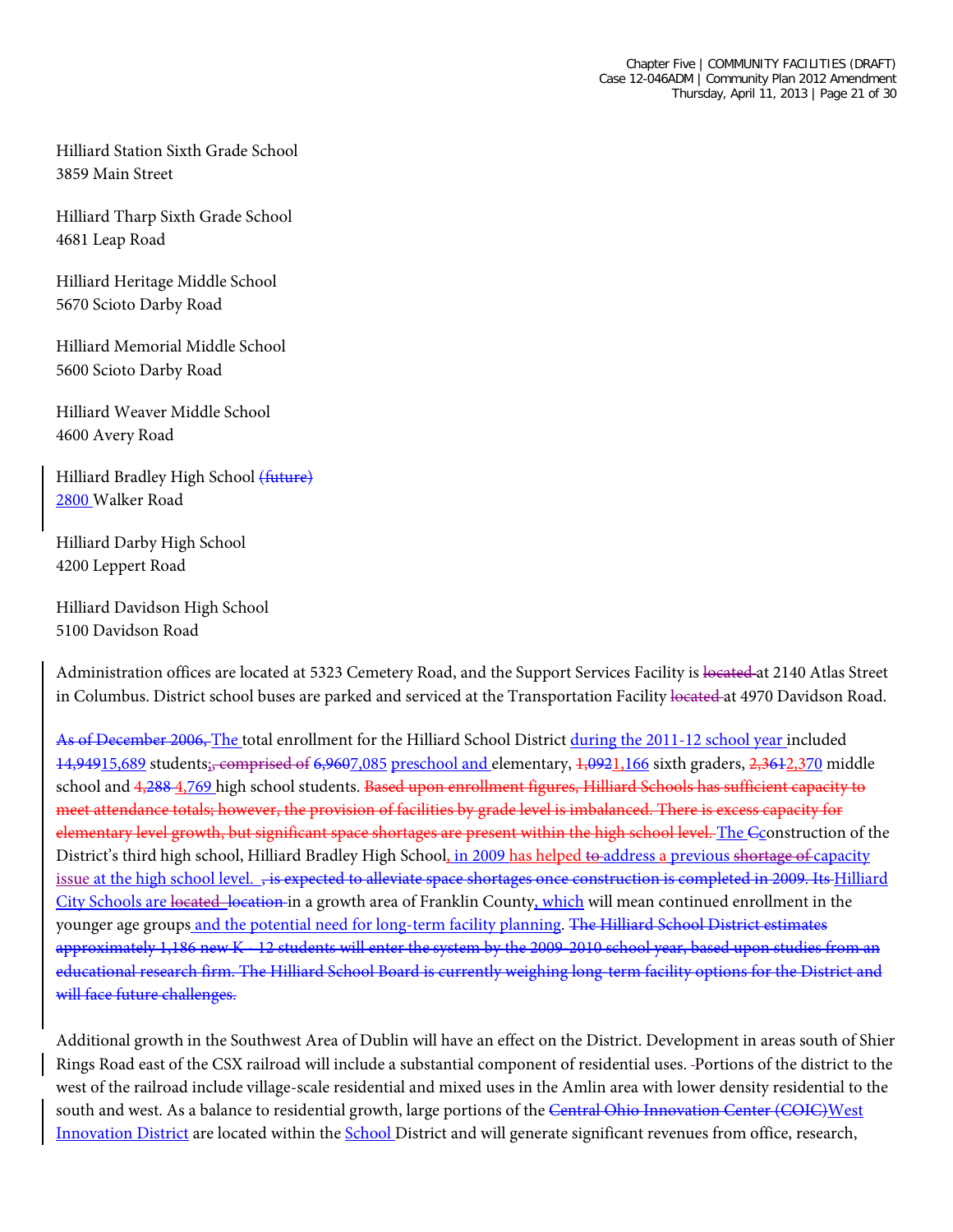technology and clean manufacturing development. This balance of residential and technology-related uses will help to provide a relatively healthy fiscal balance for portions of the school district in Dublin.

### **D. Jonathan Alder Local Schools**

Land within the Jonathan Alder Local School District in Dublin's planning area is relatively small. Sites currently within the corporate boundaries include portions of Darree Fields along Cosgray Road and Citycity-owned land at the southeast corner of Post Road/SR 161 and Houchard Road. Portions that are not municipal parkland are expected for future office, research, technology and clean manufacturing uses as part of the Central Ohio Innovation CenterWest Innovation District. The district also includes areas north of SR 161 and west of Industrial Parkway that are primarily industrial and agricultural. Expected development will include additional industrial and office uses with *limited*-residential along the western periphery. By 2030At build-out, additional development within Dublin and adjacent areas may result in substantial revenue generation for the district with a limited residential base that minimally impacts increases enrollment figures.

### **E. Private Schools, Post-Secondary and other Educational Opportunities**

In addition to public schools, Dublin area residents have additional private and public education alternatives. The *City-city* is host to a wide variety of non-religious and religious-affiliated facilities and institutions ranging from preschool and early learning to middle school ages. These institutions include such opportunities as St. Brigid of Kildare Catholic School and Natural Learning Montessori AcademyMeadows Academy Dublin. In addition, Dublin is also host to post-high school opportunities that augment the educational enrichment of its residents, which are provided through the local branches of Columbus State University, Franklin University and Ohio Dominican University. In 2012, Ohio University acquired 15 acres of land and two existing office buildings 7001 and 7003 Post Road within the West Innovation Districtfor the development of the Heritage College of Osteopathic Medicine satellite campus. The City of Dublin helped to facilitate this site location through donation of 45 acres of land to the university.

### **F. Objectives and Strategies (Schools)**

### **V. LIBRARIES**

#### **A. Existing Conditions**

The Columbus Metropolitan Library operates a branch at 75 North High Street in Historic Dublin. The branch was opened in 1980, expanded in 1990 and currently occupies about 20,000 square feet. More than 160,000 books, 6,000 audio/CDs, 250 periodicals, 40 newspapers and more than 3,000 videos are available. The public also has access to the metropolitan system's four three million volumes book titles through a computerized catalog system. Named the topranked system in the United States in 2005 and 2008 by Hennen's American Public Library Rating Index, the Columbus Metropolitan Library provides a wealth of available information to Dublin residents.

The Northwest Library, a branch of the Worthington Public Library, opened in 1996 at 2280 Hard Road. This branch services Worthington, northwest Columbus and eastern Dublin. The Hilliard branch of the Columbus Metropolitan Library is located at 4772 Cemetery Road and serves the Hilliard area, as far north as Hayden Run Road.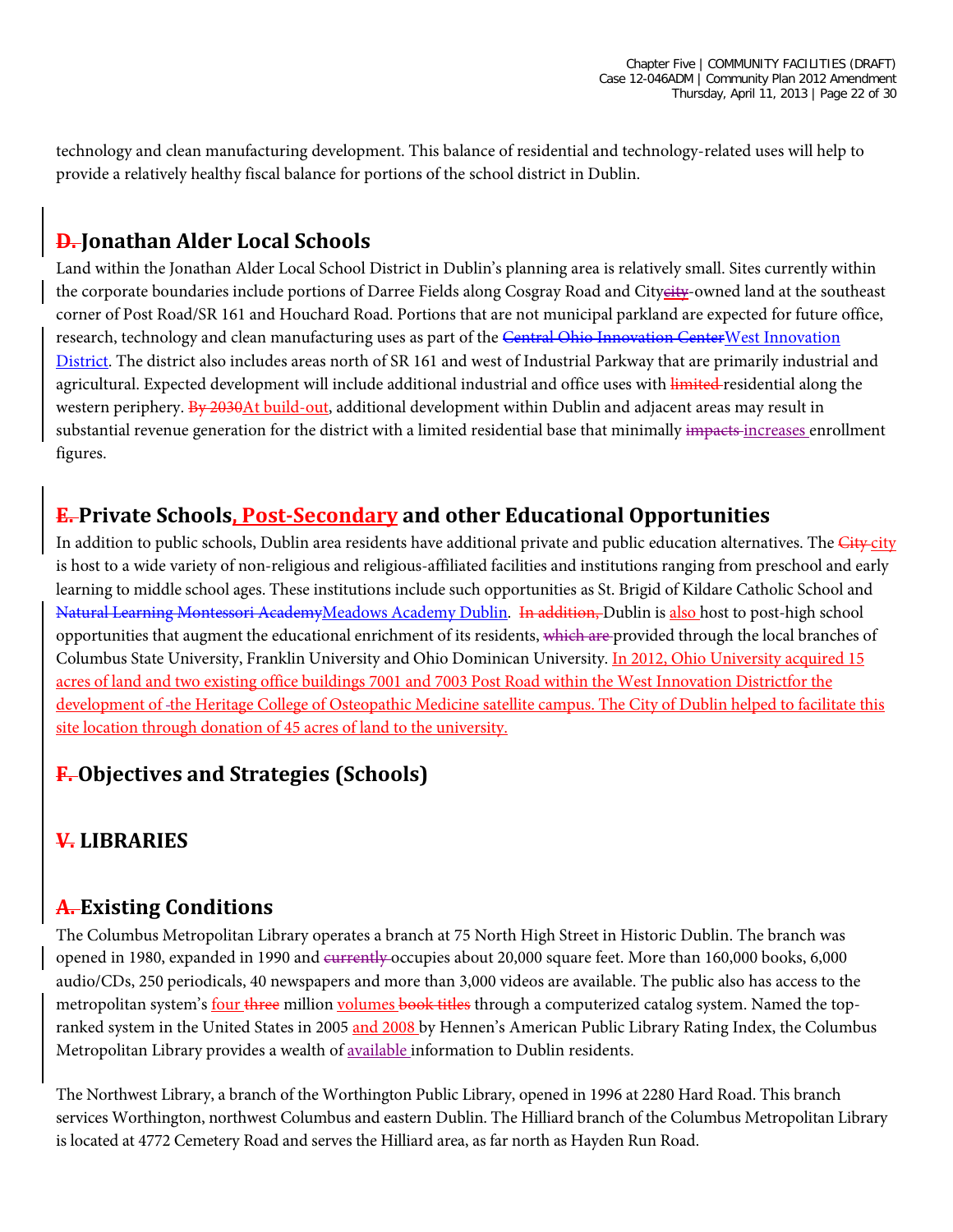### **B. Projections**

The Dublin Library has no immediate plans to expand its current building or to build a new facility. With the opening of the Northwest Library on Hard Road, the use of the Dublin branch dropped. The City of Dublin and The Columbus Metropolitan Library are considering the need for a new Dublin Branch Library that could incorporate multi-purpose civic space and a potential Workforce Development Center. A potential site for a new library location within Historic Dublin or other portions of the Bridge Street District is being explored. The need for new libraries is identified by the Metropolitan Library's Board of Trustees. Current and forecasted demographic statistics are studied by the Board, and provision of adequate services is determined. With the increase in population expected over the next several 20 years, another library may be needed in the western/southwestern area of Dublin. The location of this library should be an integral part of a larger collection of civic uses. adjacent to a major park.

## **C. Objectives and Strategies**

### **VI. POSTAL SERVICES**

### **A. Existing Conditions**

The Dublin planning area includes two Dublin zip codes (43016 and 43017), Powell (43065), Plain City (43064), Hilliard (43026) and the Amlin zip code (43002). The older Dublin post office (11,497 square feet) is located at 75 Shawan Falls Drive. Another 31,4800-square-foot facility located at 6400 Emerald Parkway was opened in 1996 and provides additional service to the Dublin area. The Amlin Post Office (1,164 square feet) is located at 6931 Rings Road, just east of the CSX railroad line and provides service to Post Office boxes in the facility.

The Dublin City Engineers for the City of Dublin assigns all addresses within the cCity limits. The addresses are created according to a grid system that originates at the intersection of Broad and High Streets in downtown Columbus. Addresses on the east or north side of the street use obtain even numbers, while those on the south or west are odd numbered. All addresses assigned by the City are coordinated with applicable emergency services and the U.S. Postal Service. Final addresses for residential subdivisions are assigned once the subdivision plat has been recorded at the appropriate County Recorder's office. For commercial projects, addresses are assigned following all final approvals through the City of Dublin development process. Addresses assigned since January 2005 are available to the public on the municipal websitethrough the city's [Geographic Information Services.](http://dublinohiousa.gov/gis-maps/)

### **B. Projections**

The need for post office facilities is determined by population figures and the number of businesses projected within 10 years. The postal facility on Emerald Parkway was constructed to provide 12 to 15 years of service, with capabilities for expansion on the site to accommodate 20 years of service. Long-term population growth within the Dublin zip codes may necessitate the expansion of current facilities or the consideration of new service locations. As service strategies for the U.S. Postal Service (USPS) continue to evolve, dialogue will be needed to understand how this federal service will change in the future.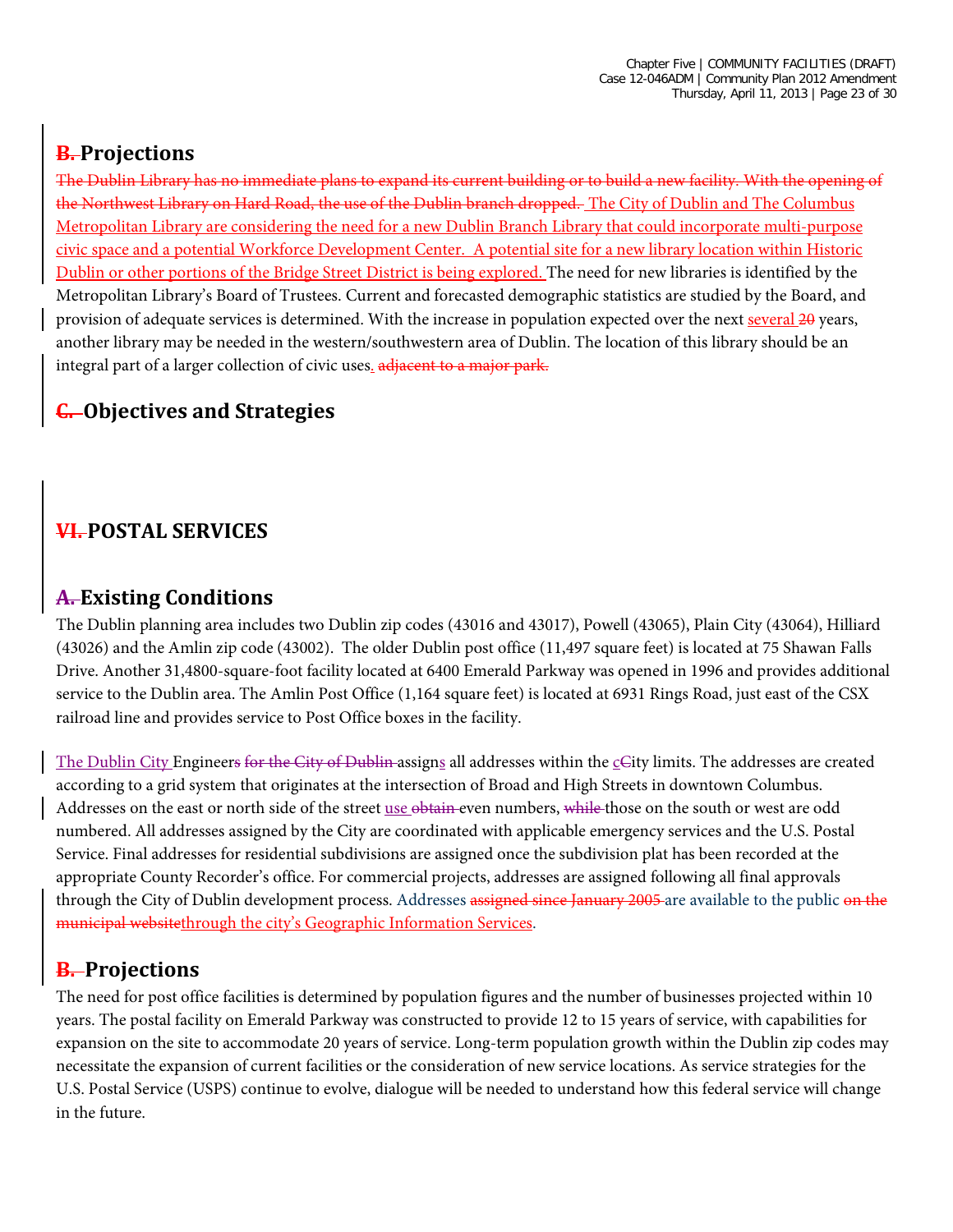## **C. Objectives and Strategies (Postal Services)**

### **VII. RELIGIOUS INSTITUTIONS**

### **A. Existing Conditions**

Religious institutions and other civic buildings provide additional locations for services, civic activity and interaction. The Dublin area is served by at least 39 religious institutions, many of which have undergone tremendous growth in the past few years. Several religious institutions, lacking adequate facilities at the present time, hold services within public school buildings and other public institutions. Houses of worship located within the Dublin area are listed below:

Alleluia Lutheran Church 6201 Avery Road, Dublin

Berean Bible Church 7541 Dublin Road, Dublin

Bethel Presbyterian Church 1735 Bethel Road, Columbus

Bethel United Methodist Church 1220 Bethel Road, Columbus

Calvary Life Fellowship 6640 Home Road, Delaware

Church of Jesus Christ of Latter-day Saints 7135 Coffman Road, Dublin

Church of the Redeemer 3883 Summit View Road

Dublin Baptist Church 7195 Coffman Road, Dublin

Dublin Christian Church 2900 Martin Road, Dublin

Dublin Community Church 81 West Bridge Street, Dublin

Dublin-Powell Church of Christ 5985 Cara Road, Dublin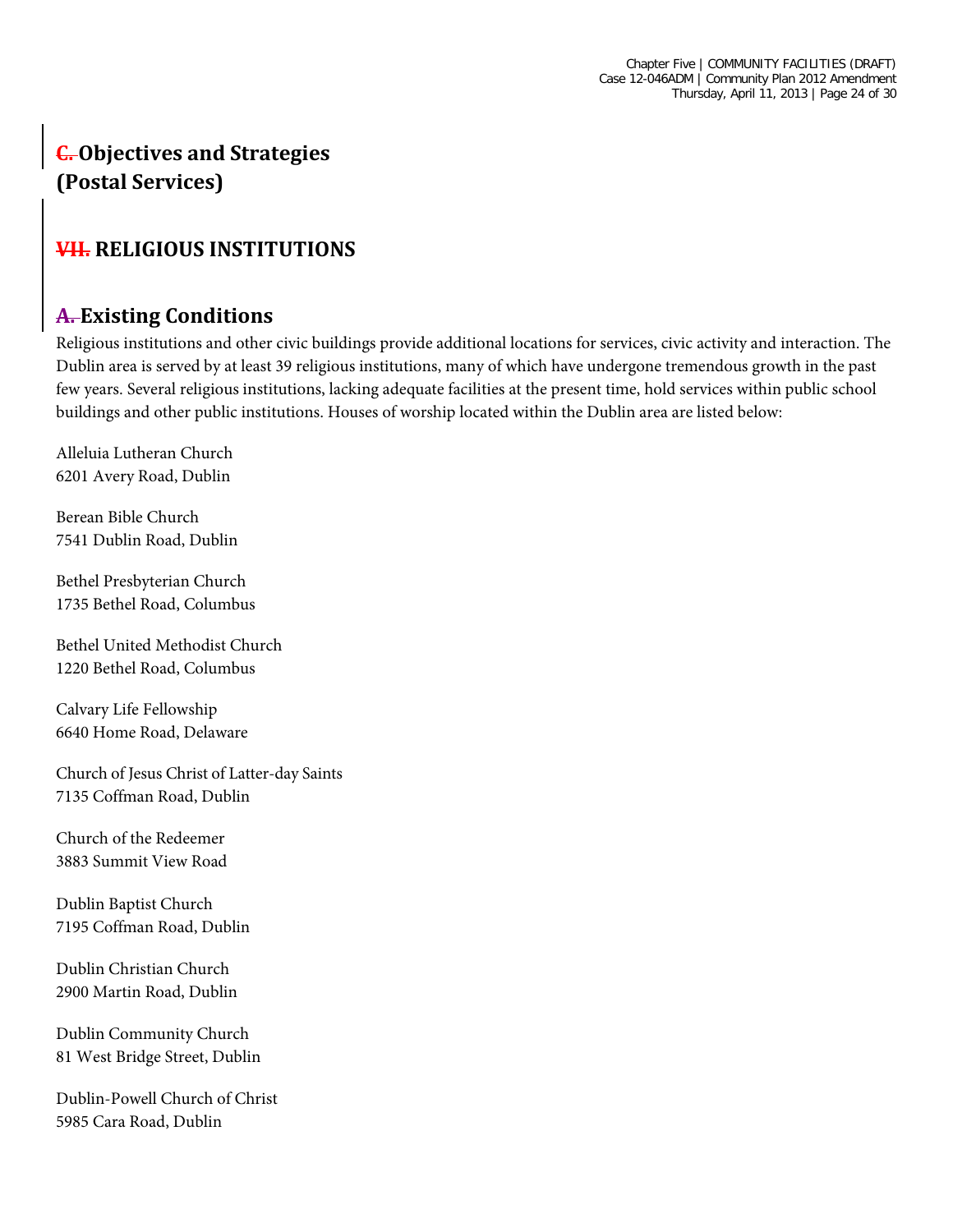Dublin Presbyterian Church 5775 Dublinshire Drive, Dublin

Faith Community Church 5762 Wilcox Road, Dublin

Fellowship Baptist Church of Dublin 6720 Shier Rings Road, Dublin

Indian Run United Methodist Church 6305 Brand Road, Dublin

Korean Church of Columbus 2825 Snouffer Drive, Columbus

Life Family Church Clarion Hotel, 600 Metro Place, Dublin

Lord of Life Lutheran Church 2480 West Dublin-Granville Road, Columbus

Meadow Park Church of God 2425 Bethel Road, Columbus

New Covenant Church of the Brethren 2309 Summit View Road, Powell

New Hope Reformed Church 5115 SR 750, Powell

New Life Baptist Church 5027 Avery Road, Dublin

Northwest Chapel 6700 Rings Road, Dublin

Northwest Evangelical Church 3915 Dublin Road, Columbus

Northwest Presbyterian Church 6400 and 6488 Post Road, Dublin

Northwest United Methodist Church 5200 Riverside Drive, Columbus

Prince of Peace Lutheran Church 5475 Brand Road, Dublin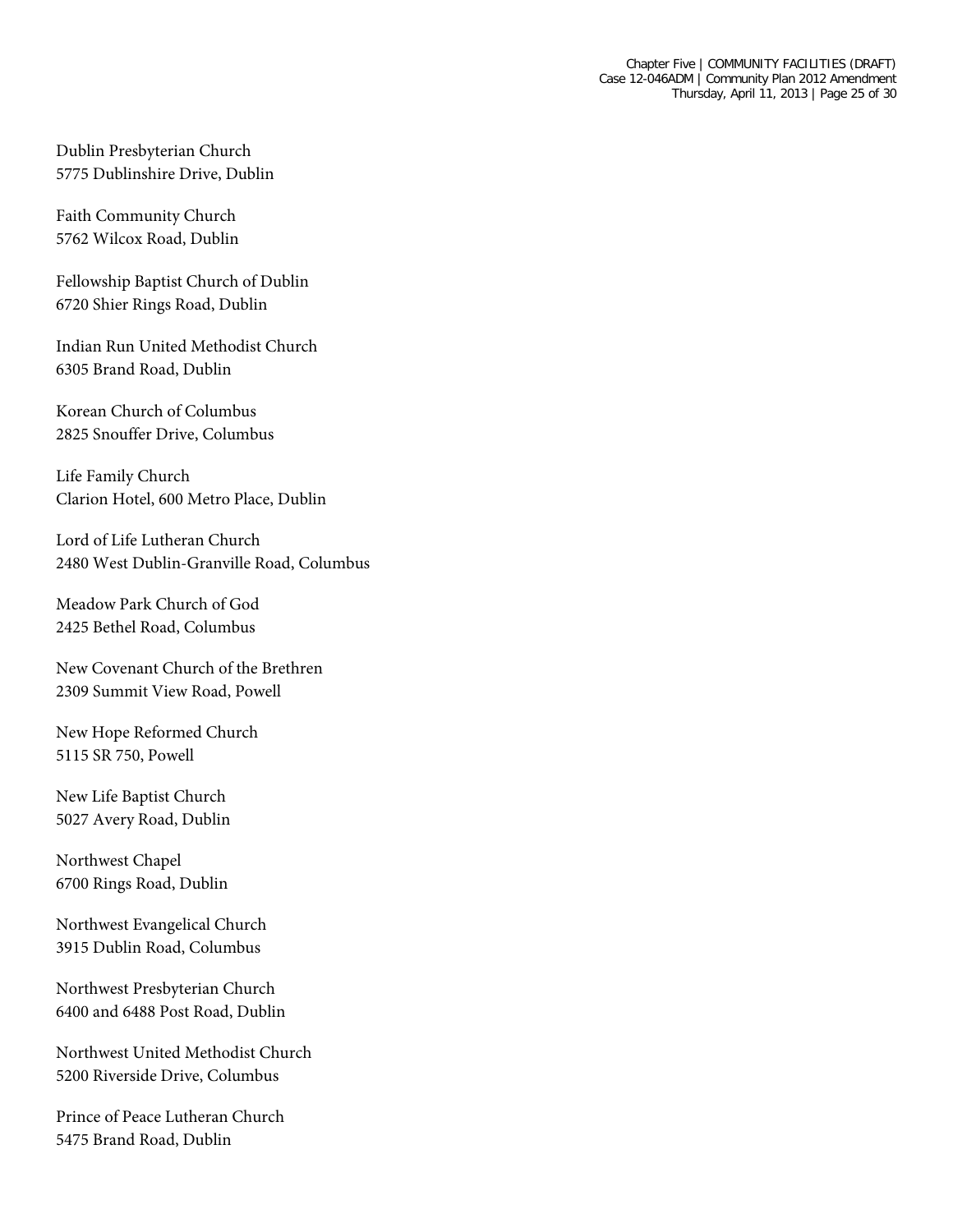Radiant Life Church 7055 Avery Road, Dublin

Sawmill Baptist Church 10635 Sawmill Road, Powell

Sawmill Covenant Church 8794 Big Bear Avenue, Powell

Smoky Row Brethren Church 7260 Smoky Row Boulevard, Columbus

St. Andrew Christian Church 1985 Swansford Drive, Dublin

St. Bredan Catholic Church 4475 Dublin Road, Hilliard

St. Brigid of Kildare Catholic Church 7179 Avery Road, Dublin

St. Joan of Arc Catholic Church 10700 Liberty Avenue, Powell

St. John's Lutheran Church 6135 Rings Road, Dublin

St. Patrick's Episcopal Church 7121 Muirfield Drive, Dublin

St. Peter's Catholic Church 6899 Smoky Row Road, Columbus

Vineyard Christian Fellowship 5400 Avery Road

Vista Community Church offices: 20 North Street, Dublin

### **B. Projections**

Religious institutions and other civic uses are needed for every community and are an important social and quality of life factor. While Dublin has many religious institutions of varying denominations, a growing population will require planning for how additional services can be provided in the future. The growing size of religious places of worship also necessitates balancing the needs of religious institutions and residential neighborhoods.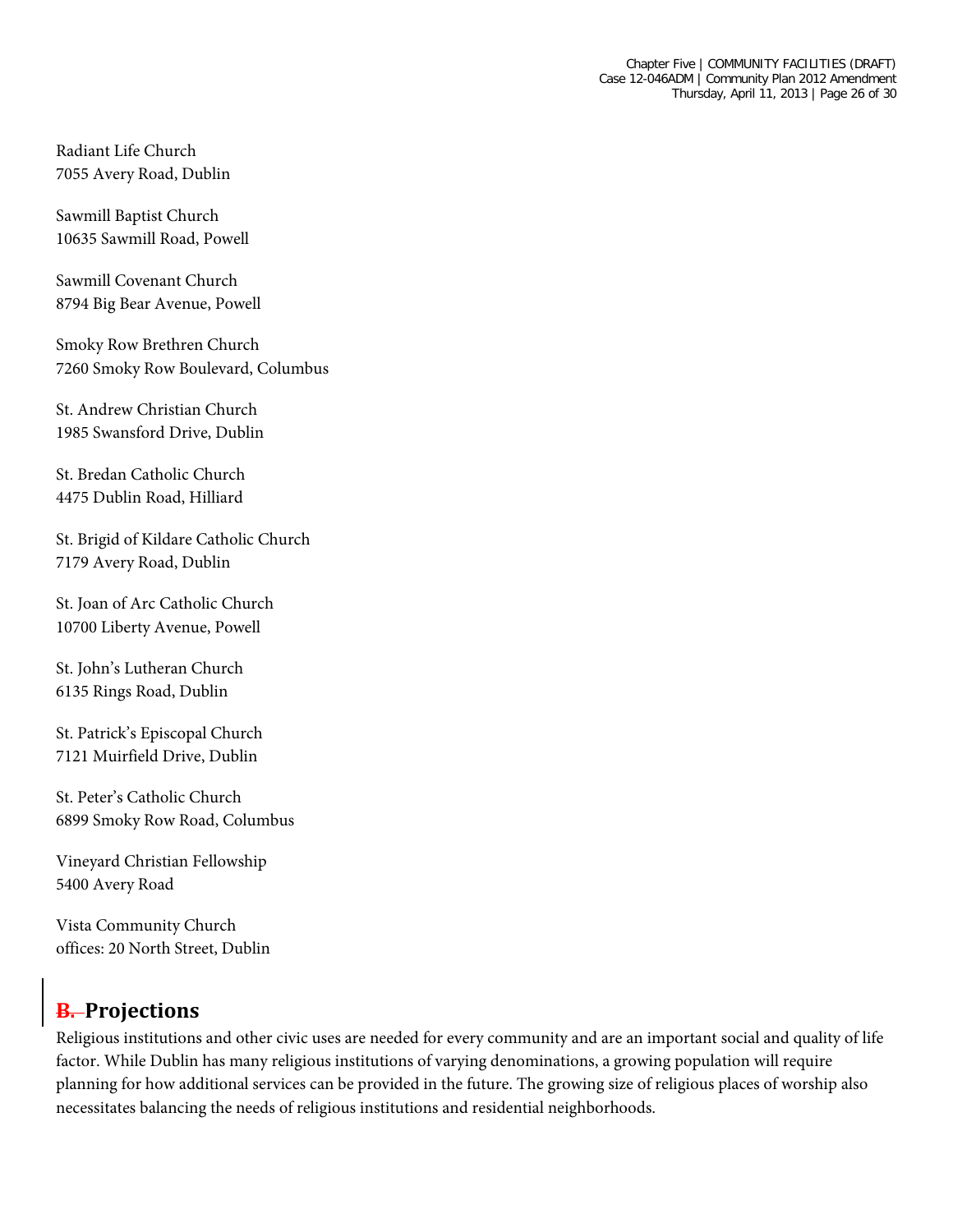### **VIII. CEMETERIES**

### **A. Existing Conditions**

In 2005, the City of Dublin published "*The Cemeteries of Dublin, Ohio: History in Stone*," creating the first known compilation of cemetery information about the Dublin area. The City city has many historic cemeteries and burial grounds of record, as well as other unmarked locations that are known to exist-but are not officially catalogued.

#### *Active Dublin Cemeteryies*

*Dublin Cemetery.* This historic 12.16-acre facility is located on the south side of West Bridge Street, just west of Historic Dublin. With frontage on Monterey Drive, the facility contains 4,786 total burial plots. sites with 204 burial plots still available. The cemetery and vaults are listed on the National Register of Historic Places and the cemetery is the site of Dublin's Killed In Action Memorial. .

#### *Other Historic Cemeteries*

*Ferris Cemetery.* Located on the east side of Riverside Drive, south of Bright Road the cemetery includes mostly unmarked graves across from the Gelpi Mansion that date back to 1848. The cemetery was surveyed as part of the Works Progress Administration and 112 burial plots were identified; however, other plots may not be identified the exact size is not known.

*Houchard Road Cemetery.* Located along the west side of Houchard Road, the unmarked cemetery is reported by local residents to be approximately midway between Post Road and Rings Road; however the exact location is not known.

*Indian Run Cemetery.* This 0.55-acre historic cemetery is located on the west side of North High Street, north of the Dublin Library. The cemetery dates back to 1816, but information about the number of burial plots is not available. The cemetery is **located** adjacent to the future Dublin Veteran's **ParkMemorial site**.

*Maroa Wilcox Grave.* This site is located on the west side of Wilcox Road, east of Norn Street, and contains a grave marker.

*Mitchell Cemetery.* Located north of I-270 on the west side of Dublin Road, this site dates back to 1823 and was named after Dublin pioneer Charles Mitchell. Located near the Cardinal Health World Headquarters, it contains 21 headstones with 23 burial sites.

*Mt. Zion Cemetery.* This 1.5-acre cemetery is located on the east side of Kinross Road, just north of Memorial Drive. It contains 30 historical grave sites of Civil War veterans.

*Ring's Cemetery.* This one-acre cemetery with 57 burial plots is located on the west side of Cosgray Road, just north of Hayden Run Road. It was dedicated by Washington Township in 1990 to the early pioneers of the area.

*St. John's Lutheran Cemetery.* This 0.5-acre site is located on the east side of Avery Road approximately 1,000 feet south of Shier Rings Road. The cemetery includes 56 burial plots.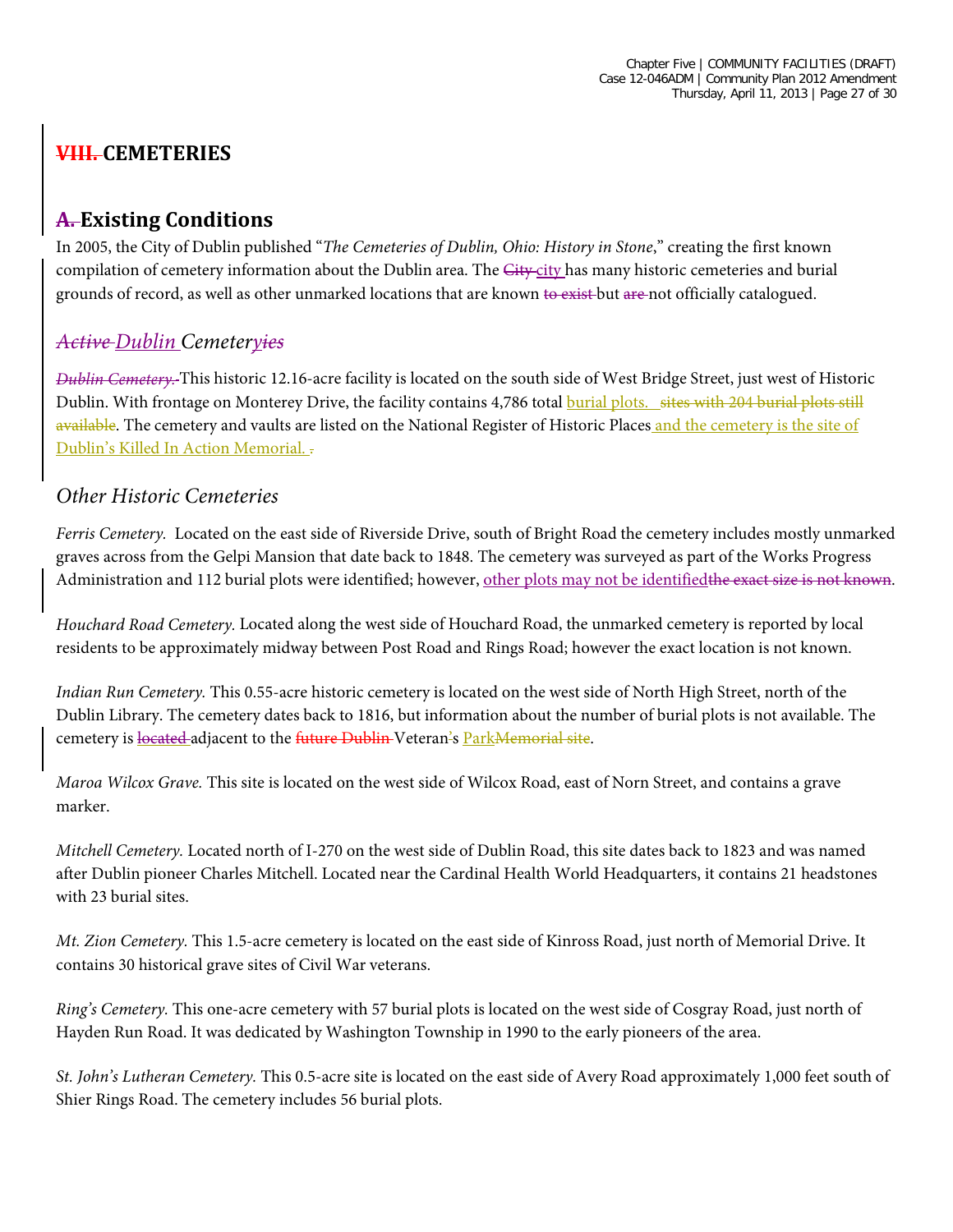*Sandy Corners Cemetery.* The 0.43-acre site is located on the south side of Rings Road adjacent to the St. John's Lutheran Church and includes 65 burial plots.

### **B. Projections**

Despite Dublin's size, theThe City city has a limited capacity for burial services. The Dublin Cemetery within Historic Dublin is the City's only non-denominational cemetery. Operated by the City of Dublin, the cemetery is listed on the National Register of Historic Places and is quickly nearing its capacity. The cemetery is expected to be at capacity within the next four years. As Dublin grows, the long-term needs of residents the City will be substantially greater, and significant policy direction is required to address whether the eCity will must be taken to address this continue to offer this particular service for Dublin's residents.

### **C. Objectives And Strategies (Cemeteries)**

## IX. HUMAN AND HEALTHHEALTH AND HUMAN-RELATED SERVICES

#### **A. Existing Conditions**

Human service programs and medical services are planned for and are offered by several organizations that include the City of Dublin's Recreation Services, City of Dublin Office of Volunteer ServicesResources, Dublin Counseling Center, Dublin Youth Athletics, Dublin Soccer League, Ohio Wildlife Center, Dublin Historical Society, and the Franklin County Board of Health, and the Dublin Food Pantry. Healthcare services to the community are provided by a broad range of medical and urgent care facilities throughout Dublin and the surrounding area; this will soon includinge the Dublin Methodist Hospital, which is planned to open inopened in 2008.

The Dublin Recreation Services produces an extensive and well-designed seasonal program of activities. Parks and Recreation recreation activities have fostered connections among various community groups such as schools, arts organizations, City government, youth sports organizations, etc. Although the Dublin Community Recreation Center (DCRC) is the primary facility used for activities and programs, school facilities continue to be heavily used for recreational programming. With the opening of the DCRC in 1996, space for recreational activities has been significantly enhanced; however, s<sub>S</sub>ome types of programming and activity space could will become limited as the population increases.

Many of the youth and teen camps offered by Recreation Services are geared toward serving the needs of children with working parents, especially during the summer and holidays. Efforts to develop additional opportunities and accommodations for individuals with special needs are a high priority. Specific activities and camps have been developed to provide recreation-based childcare needs that private providers cannot accommodate. Services to the senior population have also been greatly enhanced by the DCRC by providing a central gathering space and activities for seniors within the community.

The City's Office of Volunteer Resources Services provides varied opportunities for residents and corporate citizens of all ages to be engaged in local government. Each year more than  $3,000$   $2,700$  volunteers give more than 30,000 hours of time to City programs and services. This network of talented and generous people supports numerous functions throughout the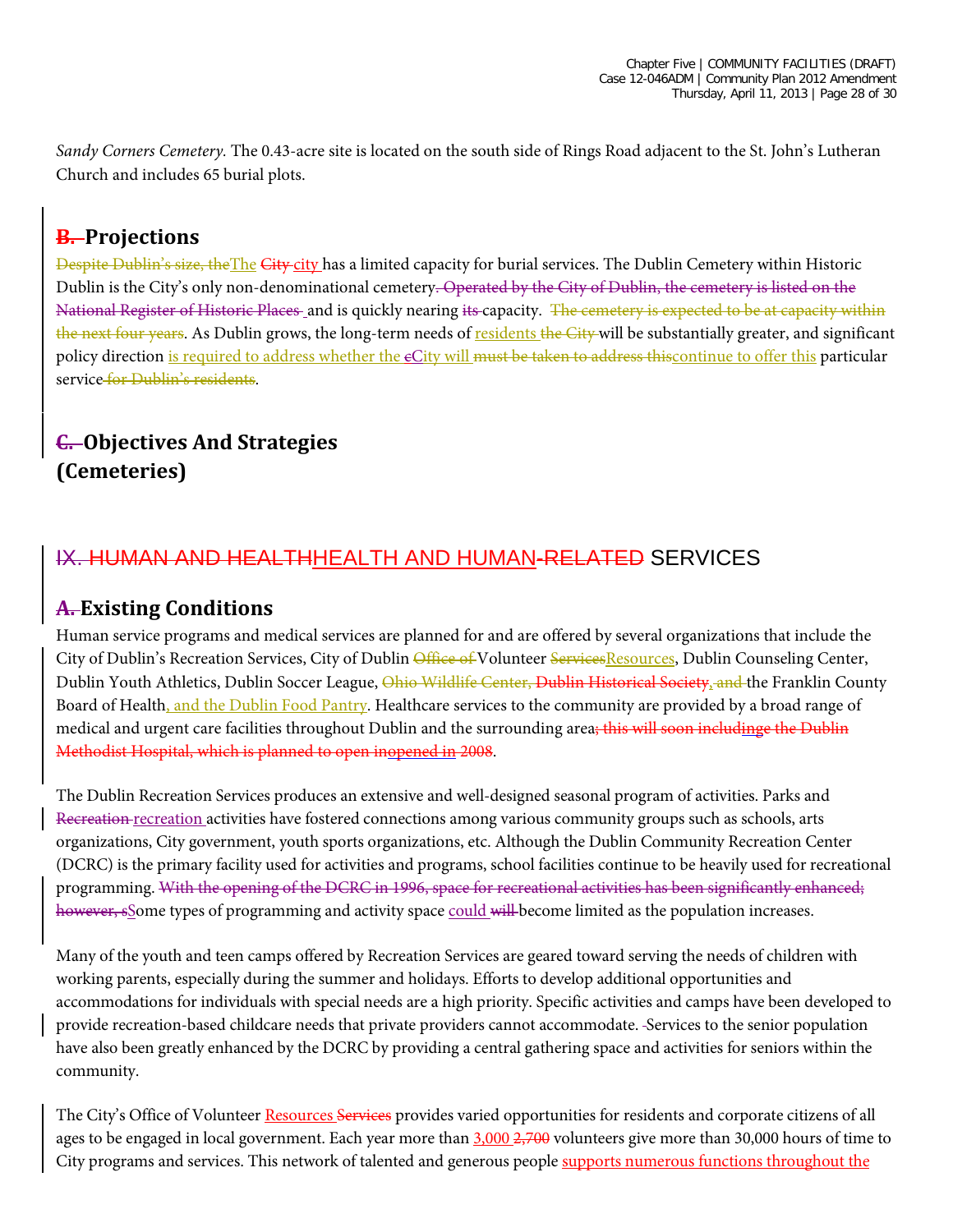City's operations and is a valued resource to Dublin for recreational, educational, environmental and health/safety purposes, in advisory capacities, in times of need and for relationship-building throughout the community.

The Dublin Counseling Center is a community-based mental health and substance abuse counseling center serving all age groups. The Center is a not-for-profit organization and receives funding from the Franklin County Alcohol, Drug Addiction and Mental Health Services Board; private payers; insurance providers and the City of Dublin. Annually, the Center services approximately 800 to 1,000 clients, most of whom reside in the Dublin School District.

Dublin Youth Athletics (DYA) is a non-profit organization that fosters youth athletics and is in high demand. The programs include a baseball/T-ball league that serves 2,500 children from age five through high school. A traveling competitive league is available to children ages nine to 14. The basketball program is recreational and competitive, serving over 1,500 children from third grade through high school. The DYA offers a golf program for approximately 100 children from grades 4 through 12. The organization also offers lacrosse for grades 1 through 6 and volleyball for grades 3 through 12. Each of these programs is in high demand.

The Dublin Soccer League (DSL) is a non-profit youth soccer organization with more than 3,000 participants. DSL is recognized as the primary contracted provider of recreational soccer to the community by offering league opportunities within the  $c\in$ ity. The organization's services are complemented by supplemental provider agreements with the Middle Tier Soccer Organization, a group that offers a higher level of competition (without exclusive tryouts) with games and tournaments in the Central Ohio region. The select soccer organizations (Ohio Football Club and Ohio Premier) offer the highest level of competitive soccer opportunities. Participation is subject to tryouts and competition is held over a wide area.

The Franklin County Board of Health's primary mission is the promotion, regulation and procurement of the public health and safety. Located on East Broad Street in Columbus, the Board provides services to the community in two primary categories: (1) environmental health service and (2) nursing and rehabilitation. Dublin maintains a contract for service so that services provided by the Board of Health are available to Dublin residents.

Wildlife Center (OWC) is a non-profit organization founded in 1984 to promote and enhance public awarenes and appreciation of Ohio's native wildlife through community education, wildlife rehabilitation and wildlife health The OWC is primarily a volunteer-driven organization that includes offices in the Dublin area on Billings Road near Sawmill Road and Cook Road in Delaware County.

The Dublin Food Pantry, located at 81 West Bridge Street, in the ground level of the Dublin Community Church has served the Dublin Community for numerous years and in 2012 became a 501©3 and established its first community-based Board of Trustees. The Dublin Food Pantry provides for the growing needs of the hungry by collecting and distributing food, and educating the community about hunger. In 2011, the Pantry served more than 2,400 adults, children and seniors, distributing more than 290,000 pounds of groceries.

The Dublin Historical Society is a non-profit, tax-exempt organization dedicated to maintaining and preserving has many important goals that include protecting Dublin's heritage, historic records and documents, preserving architectural landmarks and providing access to Dublin's historic To these ends, the Society has preserved, improved and furnished the Fletcher Coffman Homestead in Coffmar as a museum to the history of the Dublin area and its rural heritage. Tours of the homestead are available to the general public through the Society.